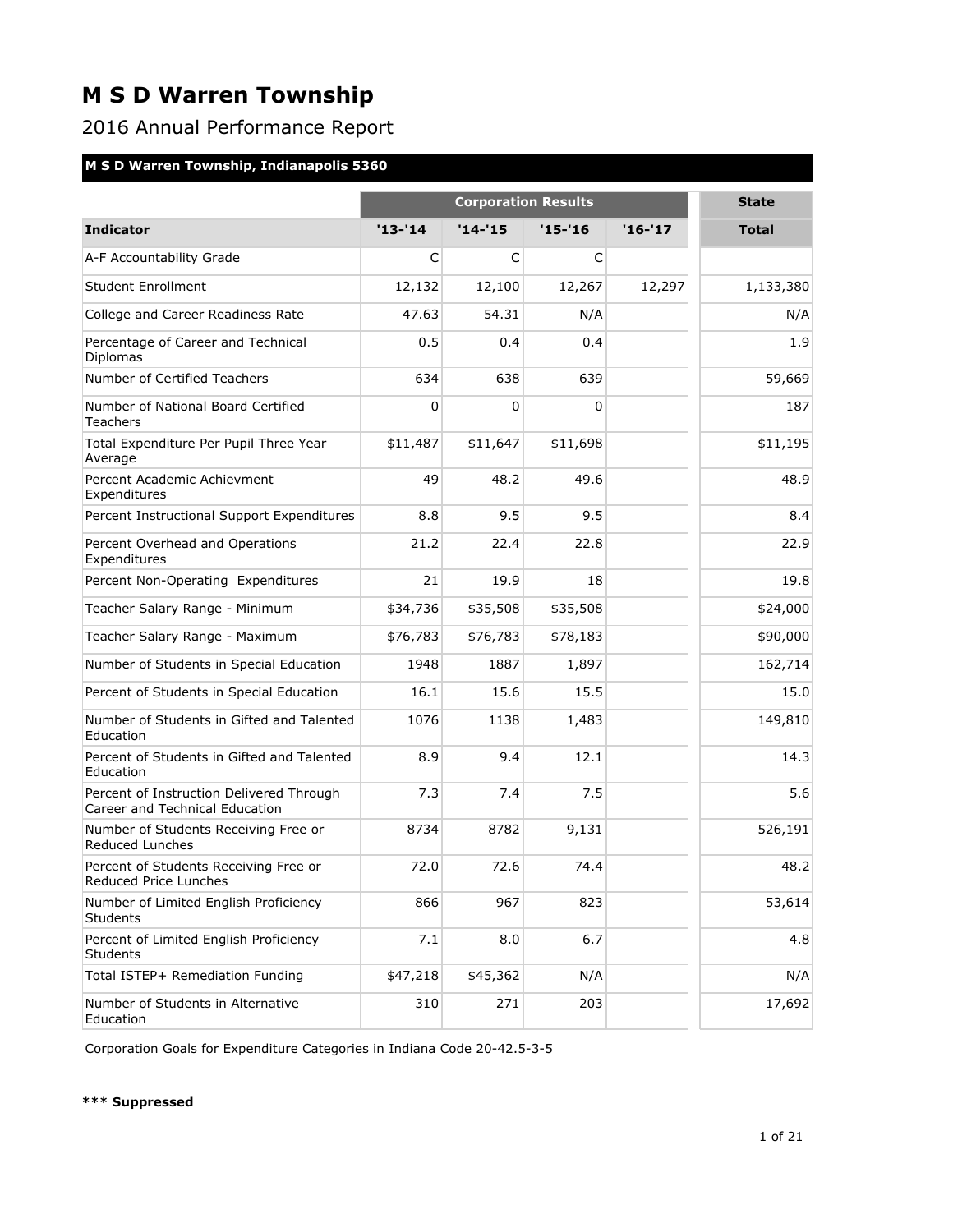2016 Annual Performance Report

### **M S D Warren Township, Indianapolis 5360**

|                                                                  |            | <b>State</b> |            |          |              |
|------------------------------------------------------------------|------------|--------------|------------|----------|--------------|
| <b>Indicator</b>                                                 | $'13 - 14$ | $'14-'15$    | $'15 - 16$ | $'16-17$ | <b>Total</b> |
| Percentage of Students in Alternative<br>Education               | 2.6        | 2.2          | 1.6        |          | 1.69         |
| Number of Students in Career and<br><b>Technical Program</b>     | 2526       | 2459         | 2,518      |          | 349,275      |
| Percentage of Students in Career and<br><b>Technical Program</b> | 20.82      | 20.32        | 20.52      |          | 37.7         |
| Intra District Mobilty                                           | 1.8        | 1.8          | 1.2        |          | $\Omega$     |
| <b>Inter District Mobility</b>                                   | 14.1       | 15.7         | 13.3       |          | $\Omega$     |
| <b>Graduation Rate</b>                                           | 90.7       | 90.2         | 87.8       |          | 88.8         |

Corporation Goals for Expenditure Categories in Indiana Code 20-42.5-3-5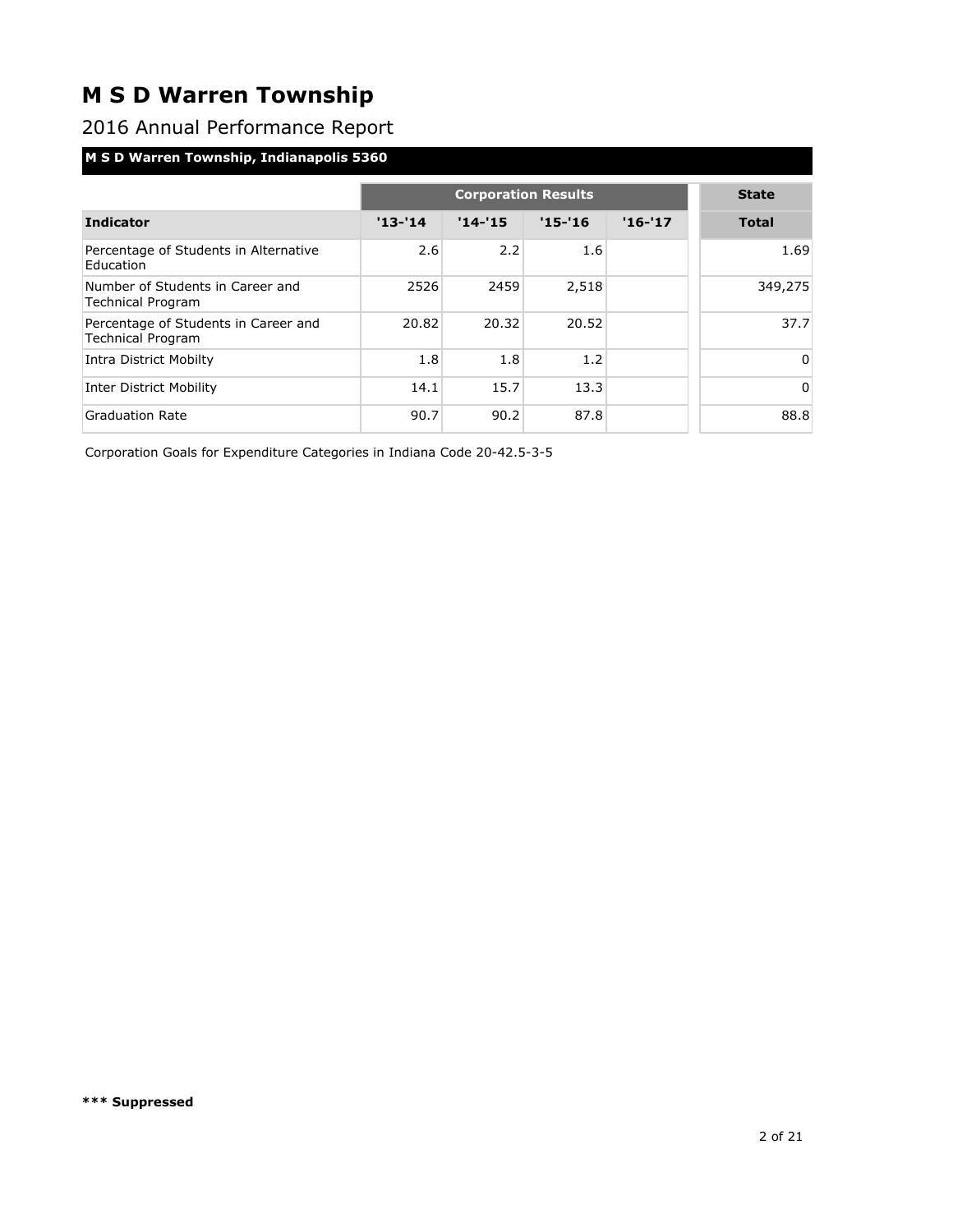## 2016 Annual Performance Report

#### **Warren Central High School, Indianapolis 5361**

|                                                                    |            |            | <b>State</b> |         |              |
|--------------------------------------------------------------------|------------|------------|--------------|---------|--------------|
| <b>Indicator</b>                                                   | $'13 - 14$ | $'14 - 15$ | $'15 - 16$   | '16-'17 | <b>Total</b> |
| A-F Accountability Grade                                           | C          | C          | B            |         |              |
| <b>Student Enrollment</b>                                          | 3,598      | 3,602      | 3,710        | 3,736   | 1,133,380    |
| Non-Waiver Grad Rate                                               | 81.61      | 81.15      | 76.86        |         | 81.89        |
| College and Career Readiness Rate                                  | 47.63      | 54.31      | N/A          |         | N/A          |
| Number of Certified Teachers                                       | 151        | 181        | 146          |         | 59,669       |
| Number of Students in Career and<br><b>Technical Program</b>       | 2526       | 2459       | 2,518        |         | 349,275      |
| Percentage of Students in Career and<br><b>Technical Program</b>   | 70.2       | 68.26      | 67.87        |         | 37.7         |
| * Grade 10 Percent Passing ISTEP+ Math<br>Standard                 | N/A        | N/A        | 21.5         |         | 34.6         |
| * Grade 10 Percent Passing ISTEP+<br>Language Arts Standard        | N/A        | N/A        | 48.0         |         | 58.9         |
| * Grade 10 Percent Passing ISTEP+<br>Science Standard              | N/A        | N/A        | 46.4         |         | 58.8         |
| Percent Passing ECA Math Standard                                  | 55.2       | 44.5       | 16.8         |         | 35.7         |
| Percent Passing ECA English Language Arts<br>Standard              | 63.7       | 66.7       | 53.1         |         | 70.6         |
| Percent Passing Both ECA Standards                                 | 56.3       | 50.9       | 48.9         |         | 66.1         |
| Percent of Graduates Who Have Passsed<br><b>Both ECA Standards</b> | 81.61      | 81.15      | 87.6         |         | 92.5         |
| Percent of Graduates Granted Waivers for<br>the ECA                | 10.0       | 10.1       | 12.4         |         | 7.5          |
| Number of International Baccalaureate<br>Diplomas                  | 0          | 0          | $\mathbf 0$  |         | 230          |
| Percent of Students Taking Advanced<br><b>Placement Exams</b>      | 8.2        | 7.7        | 7.19         |         | 4.13         |
| Percent of AP Test with Score of 3,4,5                             | 45.2       | 51.6       | 40.71        |         | 50.35        |
| SAT Average Score for Graduating Class                             | 888.0      | 920.8      | 1332         |         | 1471         |
| Number of graduates receiving Core 40<br>Diploma                   | 582        | 602        | 599          |         | 61891        |
| Percent of 12th Graders Taking SAT                                 | 30.1       | 36.5       | 35.7         |         | 44.9         |
| Percent Core 40 with Honors Diploma                                | 15.1       | 20.0       | 17.8         |         | 37.9         |
| Percent Core 40 Diploma                                            | 74.7       | 78.6       | 81.8         |         | 87.8         |
| Pupil Enrollment to Certified Employee<br>Ratio                    | 20.7       | 20.9       | 21.6         |         | 13.7         |

\* In 2014-15 Indiana transitioned to new, more rigorous college-and-career ready standards and a new statewide assessment to measure these standards. Therefore, results are not comparable to previous data.

#### **\*\*\* Suppressed**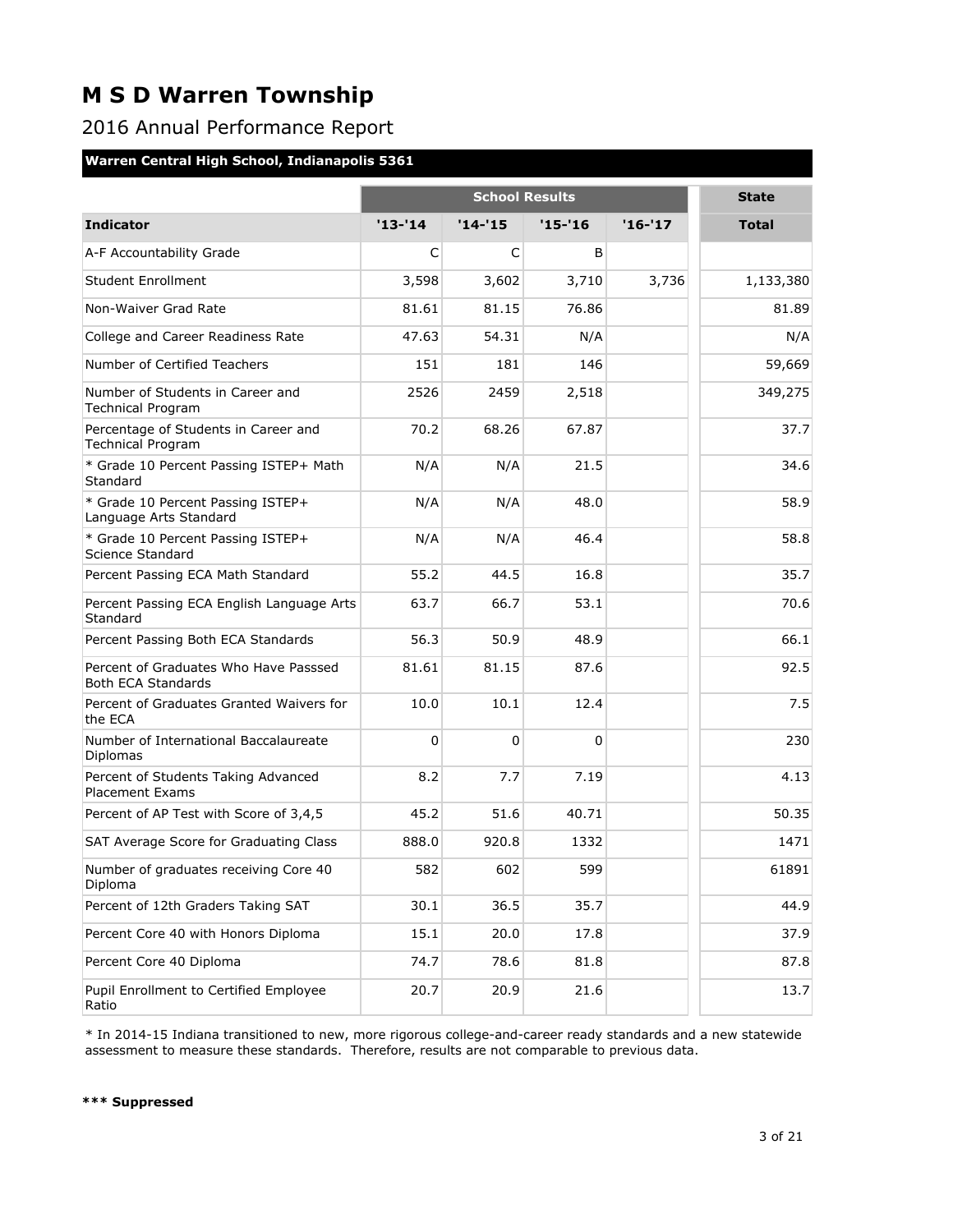### 2016 Annual Performance Report

#### **Warren Central High School, Indianapolis 5361**

|                                                                                  |            | <b>State</b> |            |          |              |
|----------------------------------------------------------------------------------|------------|--------------|------------|----------|--------------|
| <b>Indicator</b>                                                                 | $'13 - 14$ | $'14 - 15$   | $'15 - 16$ | $'16-17$ | <b>Total</b> |
| <b>Graduation Rate</b>                                                           | 90.7       | 90.2         | 87.8       |          | 88.8         |
| Attendance Rate                                                                  | 95.4       | 95.2         | 95.1       |          | 95.8         |
| Number of Students with More Than 10<br>Unexcused Days Absent                    | 354        | 347          | 445        |          | 76,150       |
| Number of Students absent greater than<br>10% of School Year                     | 316        | 348          | 367        |          | 80423        |
| Number of Students Who Have Dropped<br>Out                                       | 29         | 27           | 35         |          | 3,173        |
| Number of Students Suspended                                                     | 478        | 429          | 412        |          | 88,260       |
| Number of Students Expelled                                                      | 48         | 20           | 10         |          | 2,797        |
| Number of Students Expelled or Suspended<br>involving Drugs, Weapons, or Alcohol | 51         | 56           | 50         |          | 5,871        |
| Number of Out of School Suspensions                                              | 838        | 653          | 590        |          | 104,576      |
| Number of Bullying Incidents                                                     | 0          | 0            | 1          |          | 3,645        |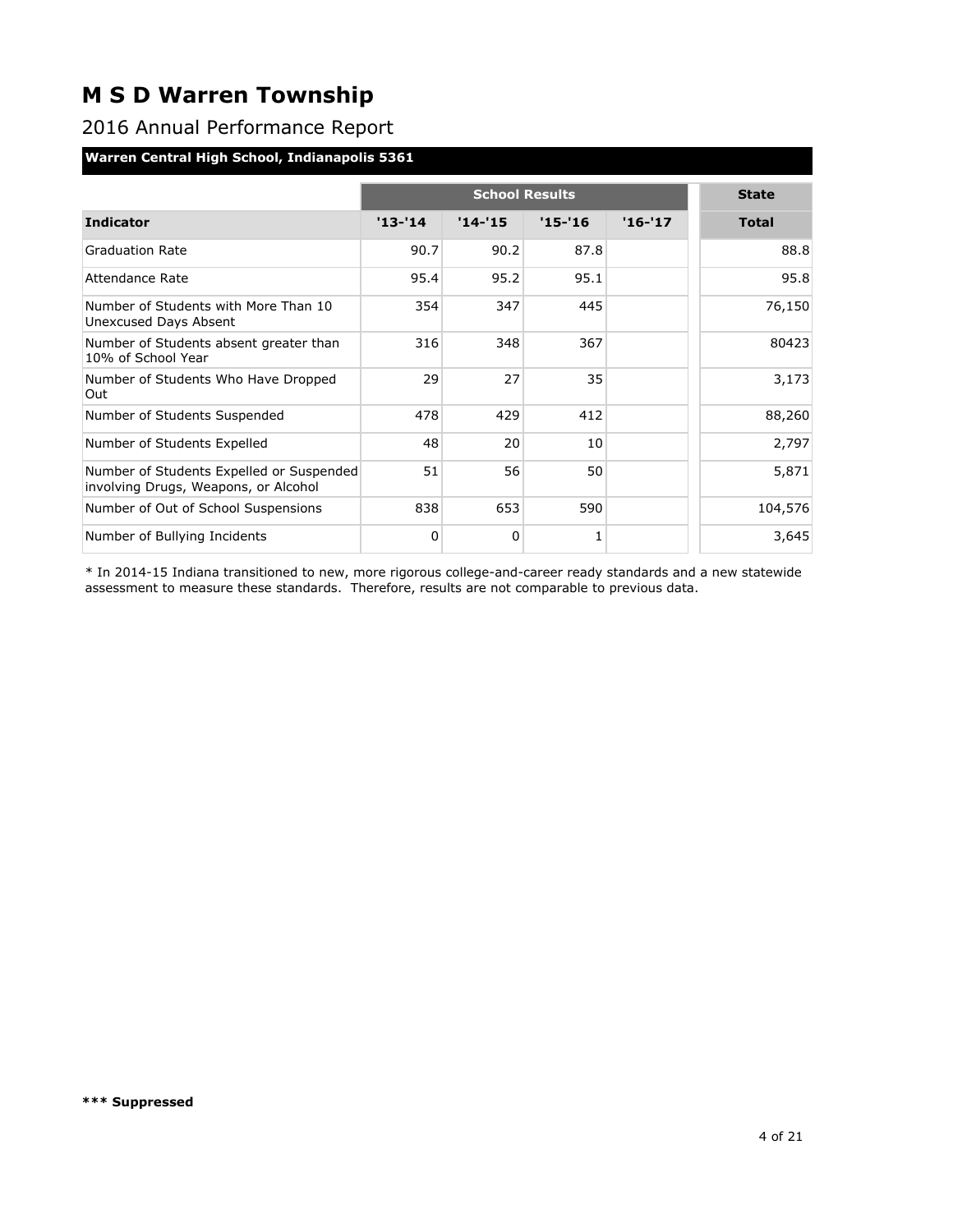### 2016 Annual Performance Report

#### **Creston Middle School, Indianapolis 5364**

|                                                                                  |            | <b>School Results</b> |              |          |              |  |
|----------------------------------------------------------------------------------|------------|-----------------------|--------------|----------|--------------|--|
| <b>Indicator</b>                                                                 | $'13 - 14$ | $'14 - 15$            | $'15 - 16$   | $'16-17$ | <b>Total</b> |  |
| A-F Accountability Grade                                                         | D          | D                     | D            |          |              |  |
| Student Enrollment                                                               | 620        | 633                   | 622          | 612      | 1,133,380    |  |
| Number of Certified Teachers                                                     | 38         | 40                    | 42           |          | 59,669       |  |
| * Grade 7 Percent Passing ISTEP+ Math<br>Standard                                | 73.9       | 40.1                  | 37.6         |          | 52.2         |  |
| * Grade 7 Percent Passing ISTEP+<br>Language Arts Standard                       | 68.7       | 49.6                  | 57.3         |          | 67.5         |  |
| * Grade 7 Percent Passing ISTEP+ Social<br>Science Standard                      | 59.6       | $\mathbf 0$           | 43.0         |          | 67.2         |  |
| * Grade 8 Percent Passing ISTEP+ Math<br>Standard                                | 69.5       | 37.5                  | 31.3         |          | 53.3         |  |
| * Grade 8 Percent Passing ISTEP+<br>Language Arts Standard                       | 66.6       | 54.6                  | 48.1         |          | 61.8         |  |
| Percent of 8th Graders in Algebra I                                              | 33.1       | 22.6                  | $\mathbf 0$  |          | 39.1         |  |
| Percent Passing ECA Math Standard                                                | 87.0       | 0                     | $\Omega$     |          | 35.7         |  |
| Pupil Enrollment to Certified Employee<br>Ratio                                  | 14.7       | 14.3                  | 14.1         |          | 13.7         |  |
| Attendance Rate                                                                  | 96.1       | 95.9                  | 95.4         |          | 95.8         |  |
| Number of Students with More Than 10<br>Unexcused Days Absent                    | 52         | 59                    | 92           |          | 76,150       |  |
| Number of Students absent greater than<br>10% of School Year                     | 39         | 44                    | 56           |          | 80423        |  |
| Number of Students Suspended                                                     | 102        | 103                   | 119          |          | 88,260       |  |
| Number of Students Expelled                                                      | 3          | $\mathbf{1}$          | $\mathbf{1}$ |          | 2,797        |  |
| Number of Students Expelled or Suspended<br>involving Drugs, Weapons, or Alcohol | 3          | 3                     | 10           |          | 5,871        |  |
| Number of Out of School Suspensions                                              | 199        | 164                   | 179          |          | 104,576      |  |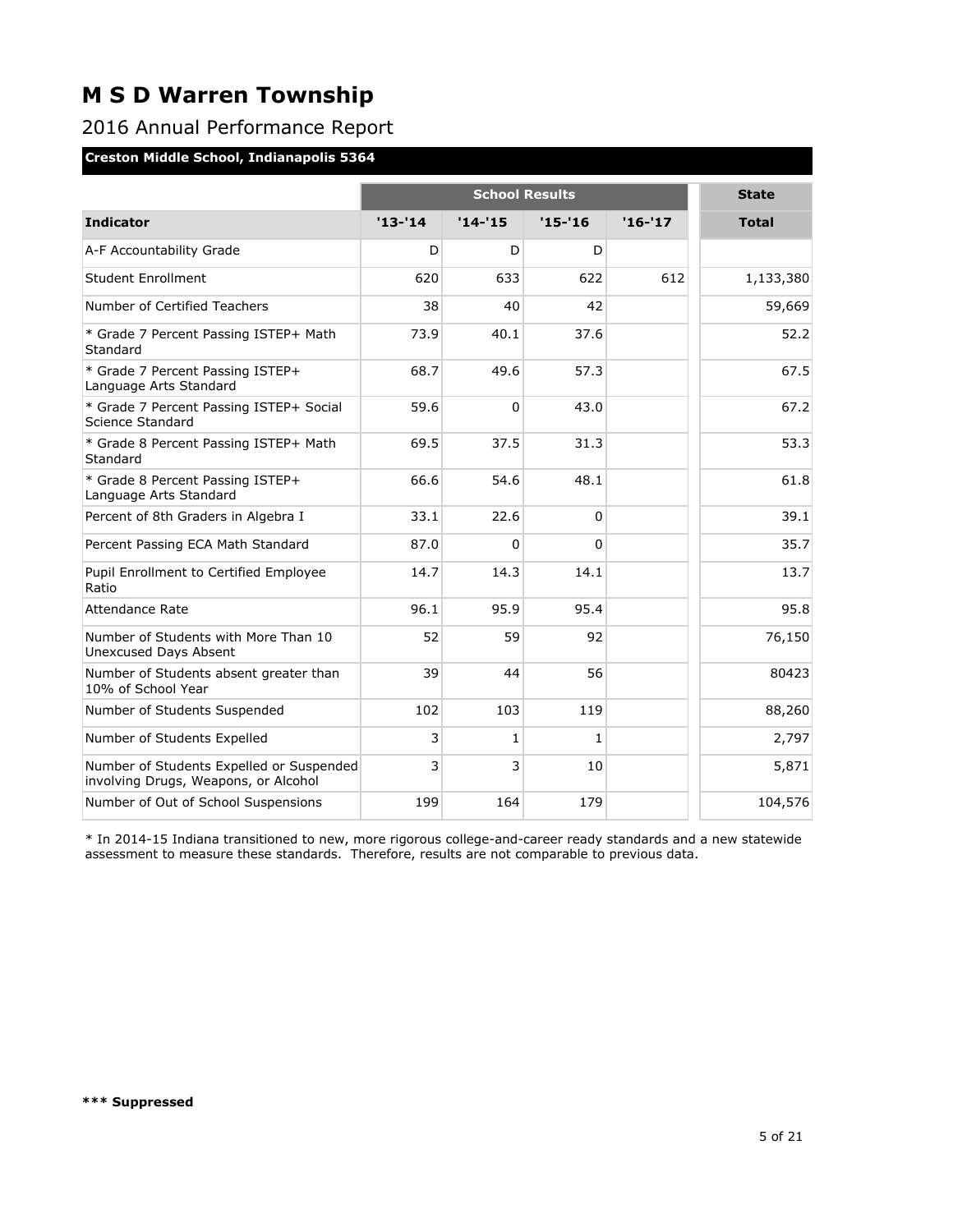### 2016 Annual Performance Report

#### **Stonybrook Middle School, Indianapolis 5367**

|                                                                                  |            | <b>School Results</b> |              |          |              |  |
|----------------------------------------------------------------------------------|------------|-----------------------|--------------|----------|--------------|--|
| <b>Indicator</b>                                                                 | $'13 - 14$ | $'14 - 15$            | $'15 - 16$   | $'16-17$ | <b>Total</b> |  |
| A-F Accountability Grade                                                         | C          | C                     | $\mathsf{C}$ |          |              |  |
| Student Enrollment                                                               | 637        | 627                   | 618          | 591      | 1,133,380    |  |
| Number of Certified Teachers                                                     | 36         | 39                    | 39           |          | 59,669       |  |
| * Grade 7 Percent Passing ISTEP+ Math<br>Standard                                | 68.1       | 36.8                  | 39.9         |          | 52.2         |  |
| * Grade 7 Percent Passing ISTEP+<br>Language Arts Standard                       | 70.8       | 52.0                  | 61.1         |          | 67.5         |  |
| * Grade 7 Percent Passing ISTEP+ Social<br>Science Standard                      | 54.0       | $\Omega$              | 39.1         |          | 67.2         |  |
| * Grade 8 Percent Passing ISTEP+ Math<br>Standard                                | 73.8       | 50.7                  | 48.2         |          | 53.3         |  |
| * Grade 8 Percent Passing ISTEP+<br>Language Arts Standard                       | 56.5       | 51.5                  | 44.5         |          | 61.8         |  |
| Percent of 8th Graders in Algebra I                                              | 29.7       | 28.5                  | 25.0         |          | 39.1         |  |
| Percent Passing ECA Math Standard                                                | 93.3       | $\Omega$              | $\Omega$     |          | 35.7         |  |
| Pupil Enrollment to Certified Employee<br>Ratio                                  | 13.8       | 12.5                  | 12.8         |          | 13.7         |  |
| <b>Attendance Rate</b>                                                           | 95.2       | 95.8                  | 95.6         |          | 95.8         |  |
| Number of Students with More Than 10<br>Unexcused Days Absent                    | 89         | 55                    | 77           |          | 76,150       |  |
| Number of Students absent greater than<br>10% of School Year                     | 61         | 42                    | 57           |          | 80423        |  |
| Number of Students Suspended                                                     | 132        | 106                   | 116          |          | 88,260       |  |
| Number of Students Expelled                                                      | 5          | $\mathbf{1}$          | 2            |          | 2,797        |  |
| Number of Students Expelled or Suspended<br>involving Drugs, Weapons, or Alcohol | 8          | 3                     | 4            |          | 5,871        |  |
| Number of Out of School Suspensions                                              | 240        | 200                   | 170          |          | 104,576      |  |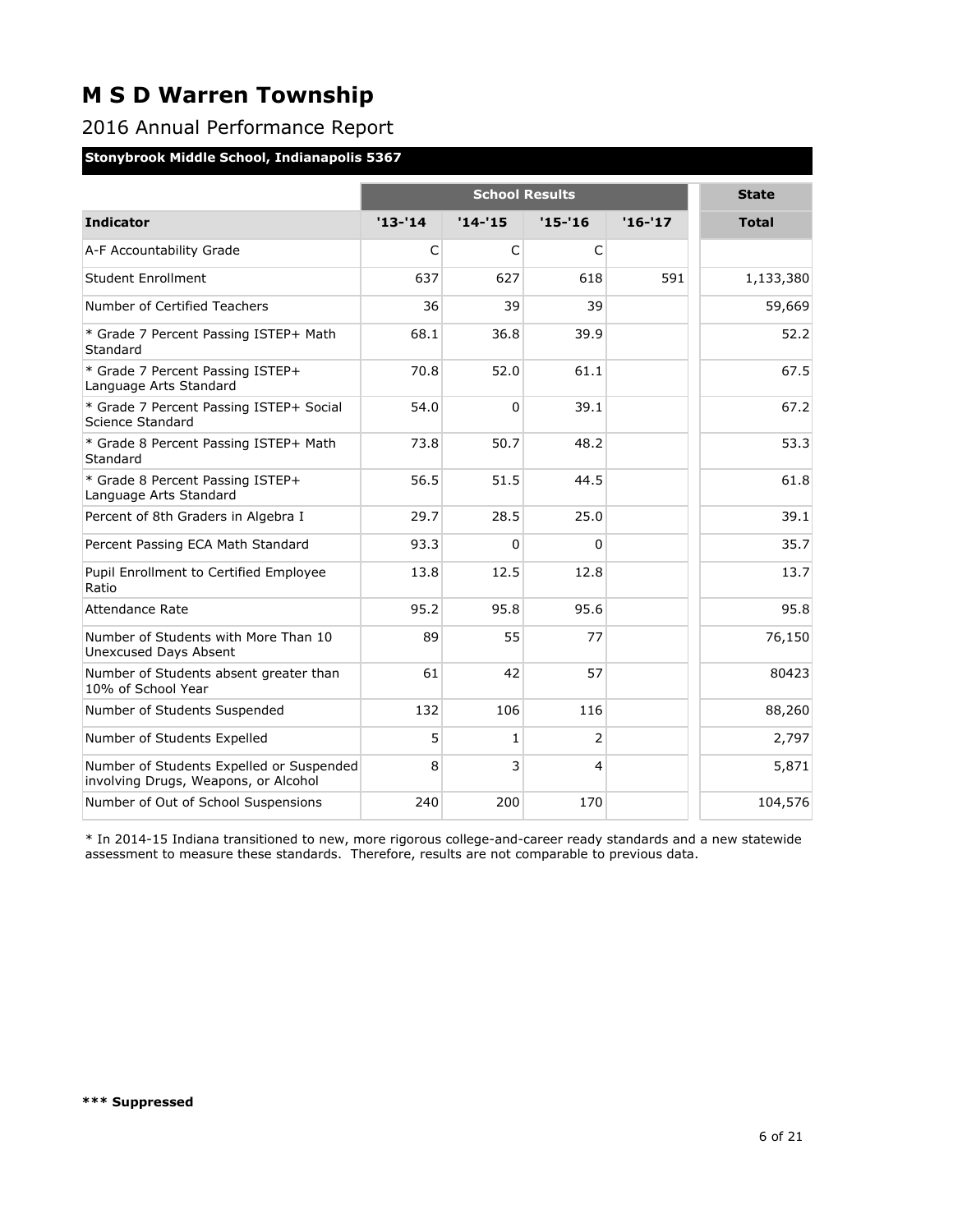### 2016 Annual Performance Report

#### **Raymond Park Middle School, Indianapolis 5368**

|                                                                                  |            | <b>School Results</b> |              |         |              |  |  |
|----------------------------------------------------------------------------------|------------|-----------------------|--------------|---------|--------------|--|--|
| <b>Indicator</b>                                                                 | $'13 - 14$ | $'14 - 15$            | '15-'16      | '16-'17 | <b>Total</b> |  |  |
| A-F Accountability Grade                                                         | D          | D                     | $\mathsf{C}$ |         |              |  |  |
| Student Enrollment                                                               | 620        | 624                   | 619          | 608     | 1,133,380    |  |  |
| Number of Certified Teachers                                                     | 37         | 37                    | 38           |         | 59,669       |  |  |
| * Grade 7 Percent Passing ISTEP+ Math<br>Standard                                | 71.3       | 34.2                  | 48.4         |         | 52.2         |  |  |
| * Grade 7 Percent Passing ISTEP+<br>Language Arts Standard                       | 62.2       | 55.9                  | 62.8         |         | 67.5         |  |  |
| * Grade 7 Percent Passing ISTEP+ Social<br>Science Standard                      | 52.9       | 0                     | 61.0         |         | 67.2         |  |  |
| * Grade 8 Percent Passing ISTEP+ Math<br>Standard                                | 72.7       | 52.3                  | 44.5         |         | 53.3         |  |  |
| * Grade 8 Percent Passing ISTEP+<br>Language Arts Standard                       | 65.8       | 54.1                  | 48.4         |         | 61.8         |  |  |
| Percent of 8th Graders in Algebra I                                              | 27.9       | 27.6                  | 24.1         |         | 39.1         |  |  |
| Percent Passing ECA Math Standard                                                | 98.8       | $\Omega$              | $\Omega$     |         | 35.7         |  |  |
| Pupil Enrollment to Certified Employee<br>Ratio                                  | 12.6       | 12.7                  | 12.6         |         | 13.7         |  |  |
| Attendance Rate                                                                  | 96.0       | 96.4                  | 96.5         |         | 95.8         |  |  |
| Number of Students with More Than 10<br><b>Unexcused Days Absent</b>             | 52         | 37                    | 34           |         | 76,150       |  |  |
| Number of Students absent greater than<br>10% of School Year                     | 41         | 28                    | 23           |         | 80423        |  |  |
| Number of Students Suspended                                                     | 122        | 110                   | 114          |         | 88,260       |  |  |
| Number of Students Expelled                                                      | 5          | 0                     | $\mathbf{1}$ |         | 2,797        |  |  |
| Number of Students Expelled or Suspended<br>involving Drugs, Weapons, or Alcohol | 10         | 6                     | 9            |         | 5,871        |  |  |
| Number of Out of School Suspensions                                              | 209        | 207                   | 170          |         | 104,576      |  |  |
| Number of Bullying Incidents                                                     | $\Omega$   | 0                     | 2            |         | 3,645        |  |  |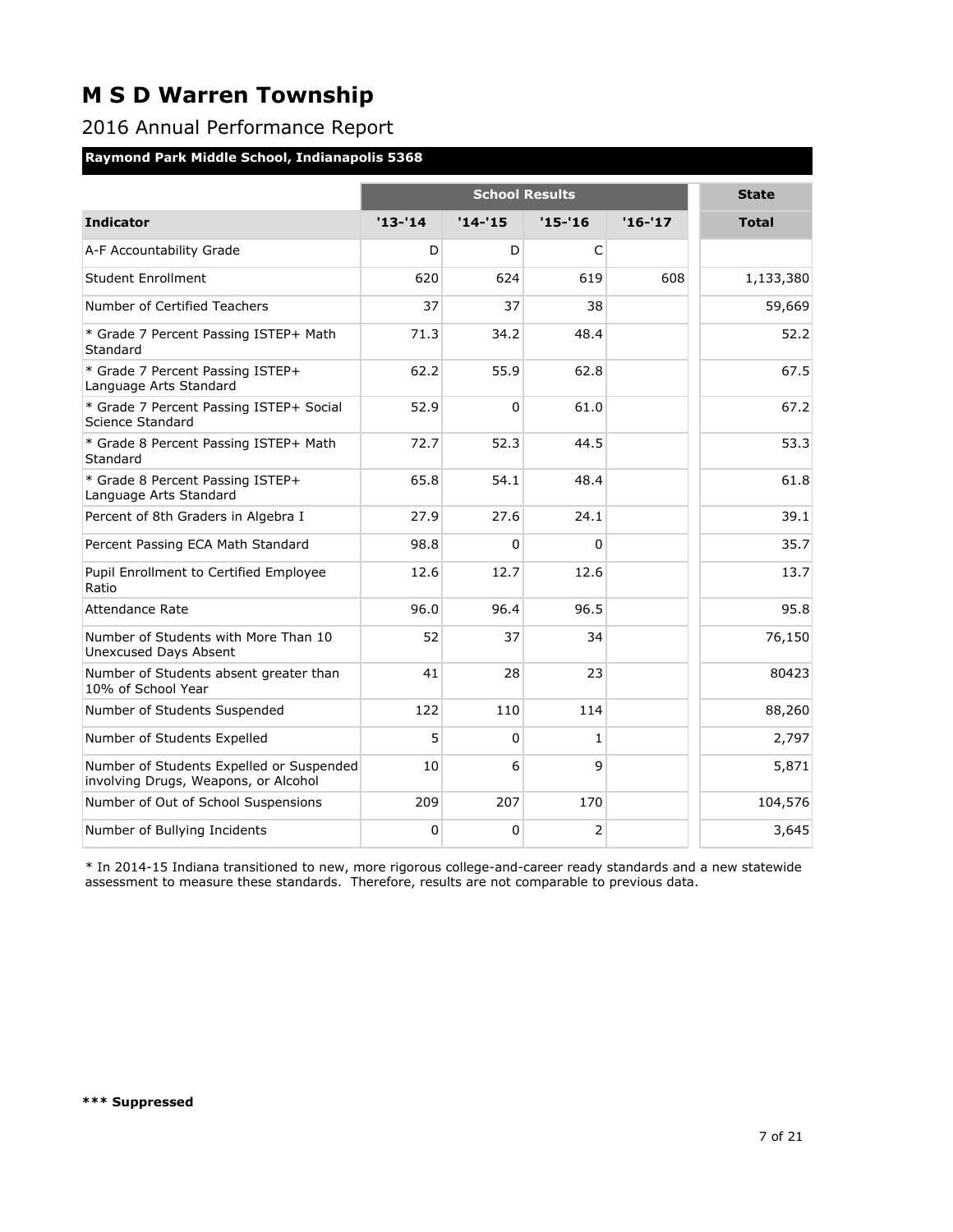### 2016 Annual Performance Report

### **Eastridge Elementary School, Indianapolis 5369**

|                                                                                  |            | <b>School Results</b> |             |          |              |  |
|----------------------------------------------------------------------------------|------------|-----------------------|-------------|----------|--------------|--|
| <b>Indicator</b>                                                                 | $'13 - 14$ | $'14 - 15$            | $'15 - '16$ | $'16-17$ | <b>Total</b> |  |
| A-F Accountability Grade                                                         | C          | C                     | D           |          |              |  |
| <b>Student Enrollment</b>                                                        | 442        | 465                   | 471         | 461      | 1,133,380    |  |
| Number of Certified Teachers                                                     | 25         | 25                    | 27          |          | 59,669       |  |
| Percentage of Students Passing IREAD                                             | 87.7       | 88.4                  | 80.9        |          | 89.3         |  |
| * Grade 3 Percent Passing ISTEP+ Math<br>Standard                                | 80.0       | 44.3                  | 30.5        |          | 60.0         |  |
| * Grade 3 Percent Passing ISTEP+<br>Language Arts Standard                       | 76.0       | 50.0                  | 42.5        |          | 68.9         |  |
| * Grade 4 Percent Passing ISTEP+ Math<br>Standard                                | 80.5       | 58.2                  | 40.5        |          | 62.3         |  |
| * Grade 4 Percent Passing ISTEP+<br>Language Arts Standard                       | 79.2       | 58.2                  | 65.8        |          | 68.1         |  |
| * Grade 4 Percent Passing ISTEP+ Science<br>Standard                             | 48.1       | 54.9                  | 44.3        |          | 64.7         |  |
| Pupil Enrollment to Certified Employee<br>Ratio                                  | 14.7       | 13.2                  | 13.4        |          | 13.7         |  |
| Attendance Rate                                                                  | 96.3       | 95.7                  | 95.6        |          | 95.8         |  |
| Number of Students with More Than 10<br><b>Unexcused Days Absent</b>             | 34         | 52                    | 70          |          | 76,150       |  |
| Number of Students absent greater than<br>10% of School Year                     | 19         | 29                    | 38          |          | 80423        |  |
| Number of Students Suspended                                                     | 18         | 16                    | 14          |          | 88,260       |  |
| Number of Students Expelled or Suspended<br>involving Drugs, Weapons, or Alcohol | $\Omega$   | $\Omega$              | $\Omega$    |          | 5,871        |  |
| Number of Out of School Suspensions                                              | 26         | 18                    | 31          |          | 104,576      |  |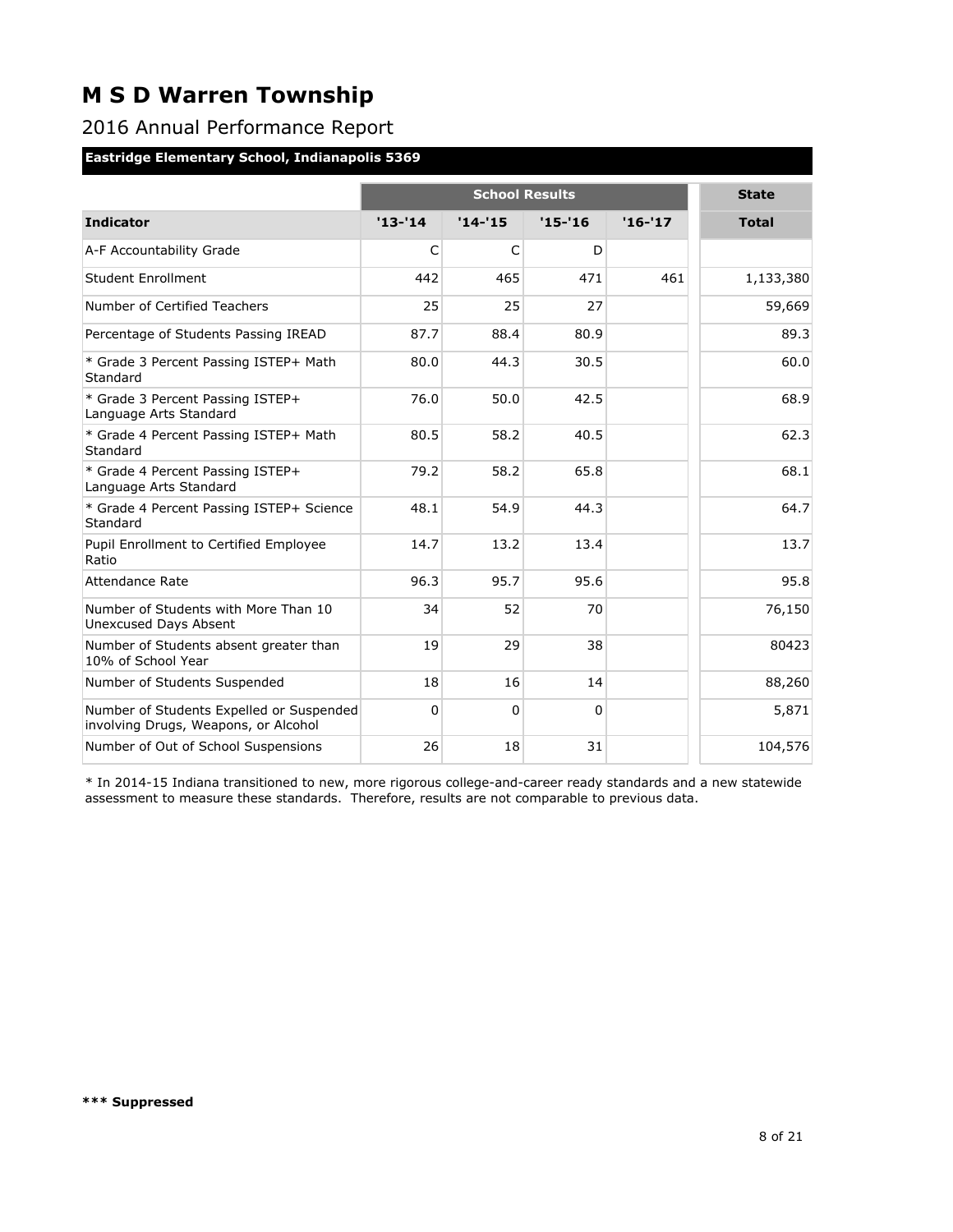### 2016 Annual Performance Report

### **Hawthorne Elementary School, Indianapolis 5370**

|                                                                                  |            | <b>School Results</b> |             |          |              |  |  |
|----------------------------------------------------------------------------------|------------|-----------------------|-------------|----------|--------------|--|--|
| <b>Indicator</b>                                                                 | $'13 - 14$ | $'14-'15$             | $'15 - '16$ | $'16-17$ | <b>Total</b> |  |  |
| A-F Accountability Grade                                                         | A          | A                     | A           |          |              |  |  |
| <b>Student Enrollment</b>                                                        | 453        | 450                   | 470         | 461      | 1,133,380    |  |  |
| Number of Certified Teachers                                                     | 24         | 25                    | 25          |          | 59,669       |  |  |
| Percentage of Students Passing IREAD                                             | 81.3       | 92.0                  | 83.2        |          | 89.3         |  |  |
| * Grade 3 Percent Passing ISTEP+ Math<br>Standard                                | 72.1       | 47.7                  | 38.2        |          | 60.0         |  |  |
| * Grade 3 Percent Passing ISTEP+<br>Language Arts Standard                       | 69.4       | 59.1                  | 52.9        |          | 68.9         |  |  |
| * Grade 4 Percent Passing ISTEP+ Math<br>Standard                                | 88.2       | 81.1                  | 57.3        |          | 62.3         |  |  |
| * Grade 4 Percent Passing ISTEP+<br>Language Arts Standard                       | 84.7       | 67.6                  | 59.7        |          | 68.1         |  |  |
| * Grade 4 Percent Passing ISTEP+ Science<br>Standard                             | 54.1       | 59.5                  | 45.1        |          | 64.7         |  |  |
| Pupil Enrollment to Certified Employee<br>Ratio                                  | 15.6       | 15                    | 15.6        |          | 13.7         |  |  |
| Attendance Rate                                                                  | 96.4       | 95.6                  | 95.7        |          | 95.8         |  |  |
| Number of Students with More Than 10<br><b>Unexcused Days Absent</b>             | 35         | 41                    | 48          |          | 76,150       |  |  |
| Number of Students absent greater than<br>10% of School Year                     | 20         | 35                    | 31          |          | 80423        |  |  |
| Number of Students Suspended                                                     | 44         | 53                    | 33          |          | 88,260       |  |  |
| Number of Students Expelled or Suspended<br>involving Drugs, Weapons, or Alcohol | 0          | $\Omega$              | $\Omega$    |          | 5,871        |  |  |
| Number of Out of School Suspensions                                              | 73         | 136                   | 75          |          | 104,576      |  |  |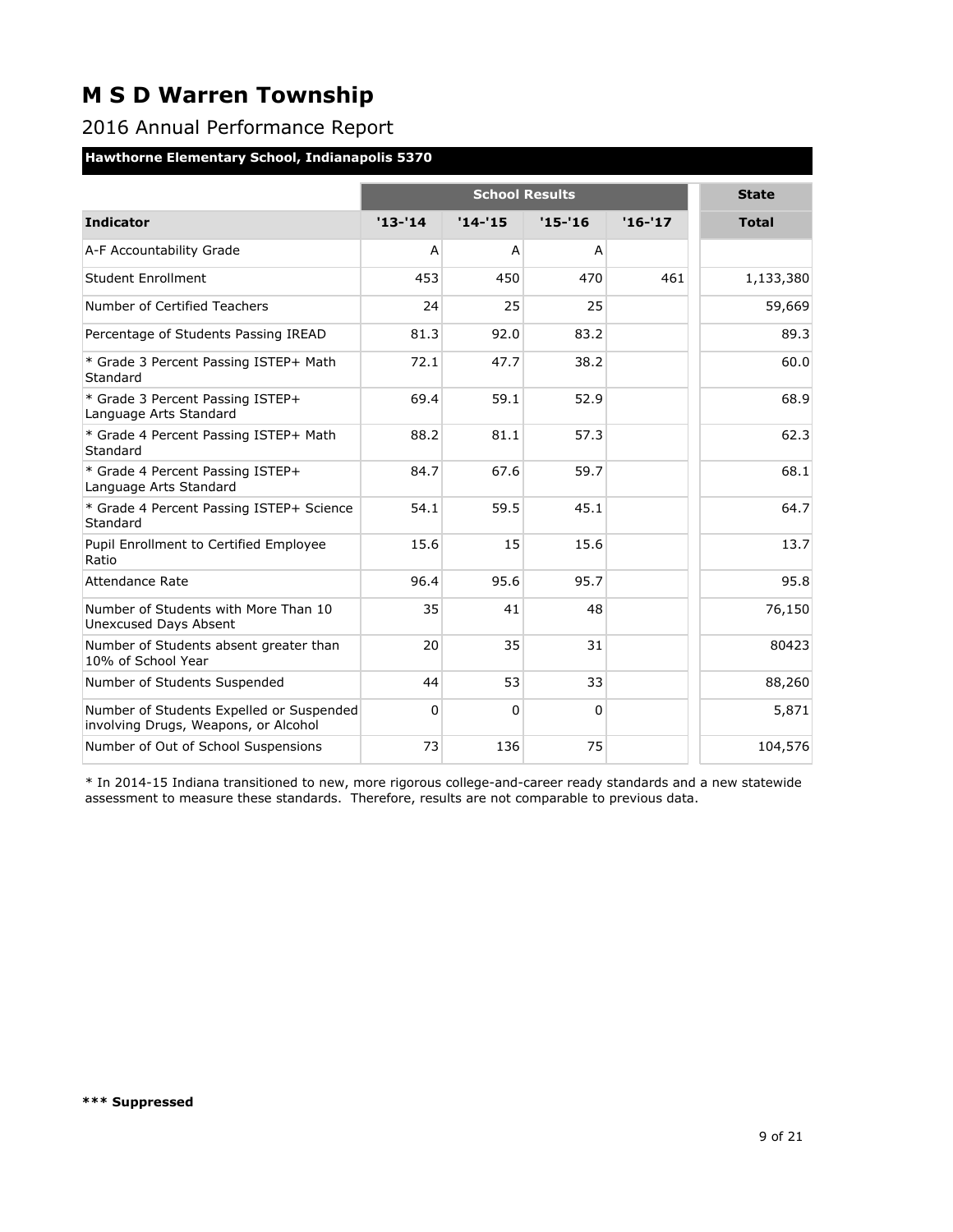### 2016 Annual Performance Report

#### **Grassy Creek Elementary Sch, Indianapolis 5373**

|                                                                                  |                | <b>School Results</b> |                |          |              |  |  |
|----------------------------------------------------------------------------------|----------------|-----------------------|----------------|----------|--------------|--|--|
| <b>Indicator</b>                                                                 | $'13-'14$      | $'14 - 15$            | $'15 - '16$    | $'16-17$ | <b>Total</b> |  |  |
| A-F Accountability Grade                                                         | A              | A                     | A              |          |              |  |  |
| <b>Student Enrollment</b>                                                        | 453            | 420                   | 437            | 485      | 1,133,380    |  |  |
| Number of Certified Teachers                                                     | 26             | 24                    | 26             |          | 59,669       |  |  |
| Percentage of Students Passing IREAD                                             | 85.9           | 82.9                  | 84.9           |          | 89.3         |  |  |
| * Grade 3 Percent Passing ISTEP+ Math<br>Standard                                | 77.3           | 45.7                  | 44.0           |          | 60.0         |  |  |
| * Grade 3 Percent Passing ISTEP+<br>Language Arts Standard                       | 74.7           | 62.8                  | 60.6           |          | 68.9         |  |  |
| * Grade 4 Percent Passing ISTEP+ Math<br>Standard                                | 86.4           | 76.9                  | 75.6           |          | 62.3         |  |  |
| * Grade 4 Percent Passing ISTEP+<br>Language Arts Standard                       | 92.6           | 78.7                  | 63.5           |          | 68.1         |  |  |
| * Grade 4 Percent Passing ISTEP+ Science<br>Standard                             | 69.1           | 60.5                  | 62.1           |          | 64.7         |  |  |
| Pupil Enrollment to Certified Employee<br>Ratio                                  | 14.6           | 14.4                  | 14             |          | 13.7         |  |  |
| Attendance Rate                                                                  | 96.8           | 96.5                  | 96.6           |          | 95.8         |  |  |
| Number of Students with More Than 10<br>Unexcused Days Absent                    | 15             | 13                    | 7              |          | 76,150       |  |  |
| Number of Students absent greater than<br>10% of School Year                     | 12             | 13                    | 14             |          | 80423        |  |  |
| Number of Students Suspended                                                     | 25             | 34                    | 26             |          | 88,260       |  |  |
| Number of Students Expelled or Suspended<br>involving Drugs, Weapons, or Alcohol | $\overline{2}$ | $\Omega$              | 1              |          | 5,871        |  |  |
| Number of Out of School Suspensions                                              | 51             | 66                    | 60             |          | 104,576      |  |  |
| Number of Bullying Incidents                                                     | 0              | 0                     | $\overline{4}$ |          | 3,645        |  |  |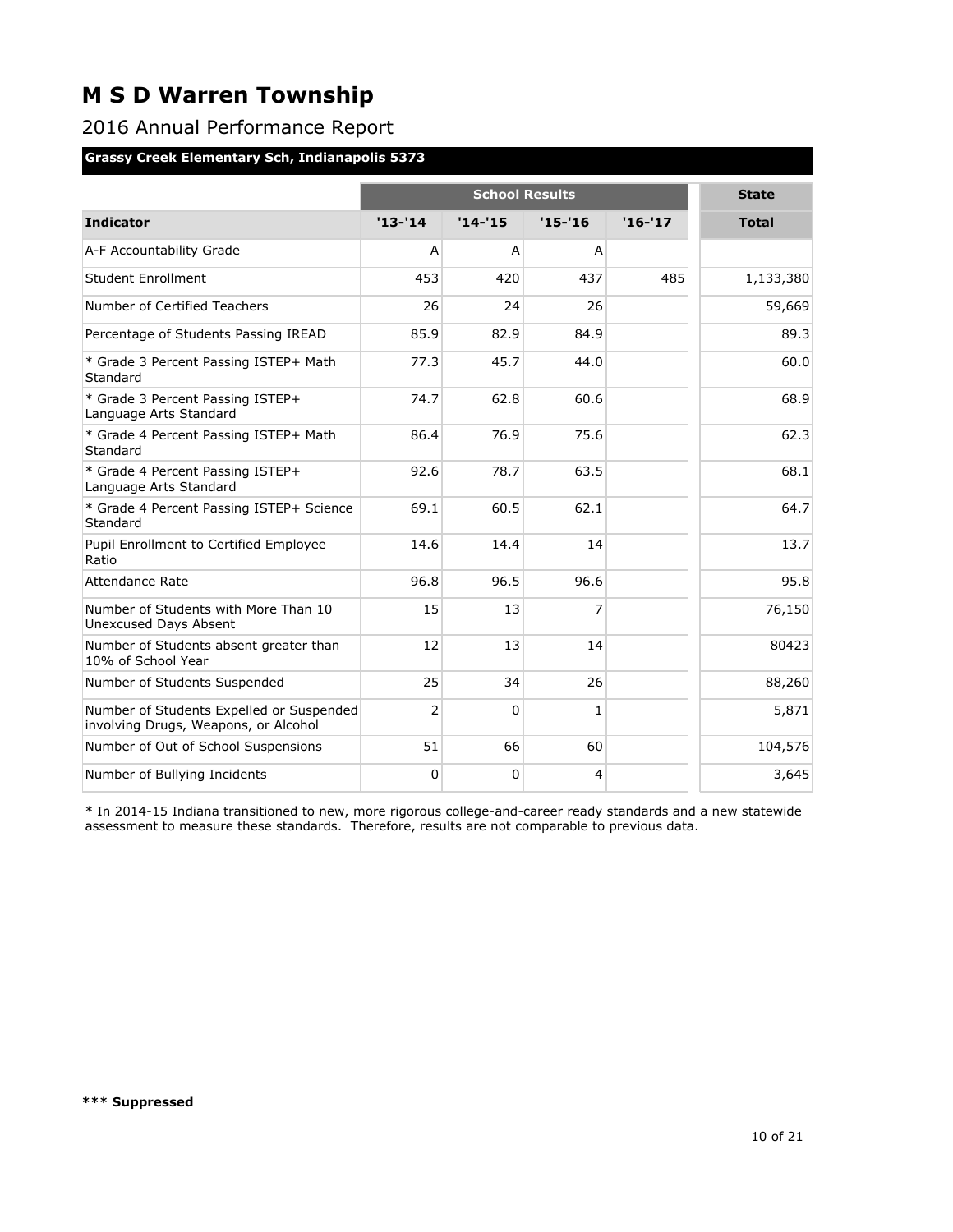### 2016 Annual Performance Report

### **Lakeside Elementary School, Indianapolis 5375**

|                                                                                  |              | <b>School Results</b> |            |          |              |  |
|----------------------------------------------------------------------------------|--------------|-----------------------|------------|----------|--------------|--|
| <b>Indicator</b>                                                                 | $'13 - 14$   | $'14-'15$             | $'15 - 16$ | $'16-17$ | <b>Total</b> |  |
| A-F Accountability Grade                                                         | C            | C                     | D          |          |              |  |
| Student Enrollment                                                               | 558          | 596                   | 573        | 524      | 1,133,380    |  |
| Number of Certified Teachers                                                     | 29           | 30                    | 29         |          | 59,669       |  |
| Percentage of Students Passing IREAD                                             | 75.5         | 84.5                  | 73.4       |          | 89.3         |  |
| * Grade 3 Percent Passing ISTEP+ Math<br>Standard                                | 62.0         | 45.8                  | 29.3       |          | 60.0         |  |
| * Grade 3 Percent Passing ISTEP+<br>Language Arts Standard                       | 60.7         | 58.5                  | 46.4       |          | 68.9         |  |
| * Grade 4 Percent Passing ISTEP+ Math<br>Standard                                | 75.7         | 48.4                  | 44.8       |          | 62.3         |  |
| * Grade 4 Percent Passing ISTEP+<br>Language Arts Standard                       | 84.7         | 56.5                  | 51.1       |          | 68.1         |  |
| * Grade 4 Percent Passing ISTEP+ Science<br>Standard                             | 50.5         | 45.2                  | 30.2       |          | 64.7         |  |
| Pupil Enrollment to Certified Employee<br>Ratio                                  | 15.9         | 17.5                  | 18.4       |          | 13.7         |  |
| Attendance Rate                                                                  | 95.7         | 95.9                  | 96.3       |          | 95.8         |  |
| Number of Students with More Than 10<br><b>Unexcused Days Absent</b>             | 57           | 55                    | 42         |          | 76,150       |  |
| Number of Students absent greater than<br>10% of School Year                     | 21           | 28                    | 31         |          | 80423        |  |
| Number of Students Suspended                                                     | 26           | 42                    | 47         |          | 88,260       |  |
| Number of Students Expelled or Suspended<br>involving Drugs, Weapons, or Alcohol | $\mathbf{1}$ | 3                     | 2          |          | 5,871        |  |
| Number of Out of School Suspensions                                              | 38           | 74                    | 78         |          | 104,576      |  |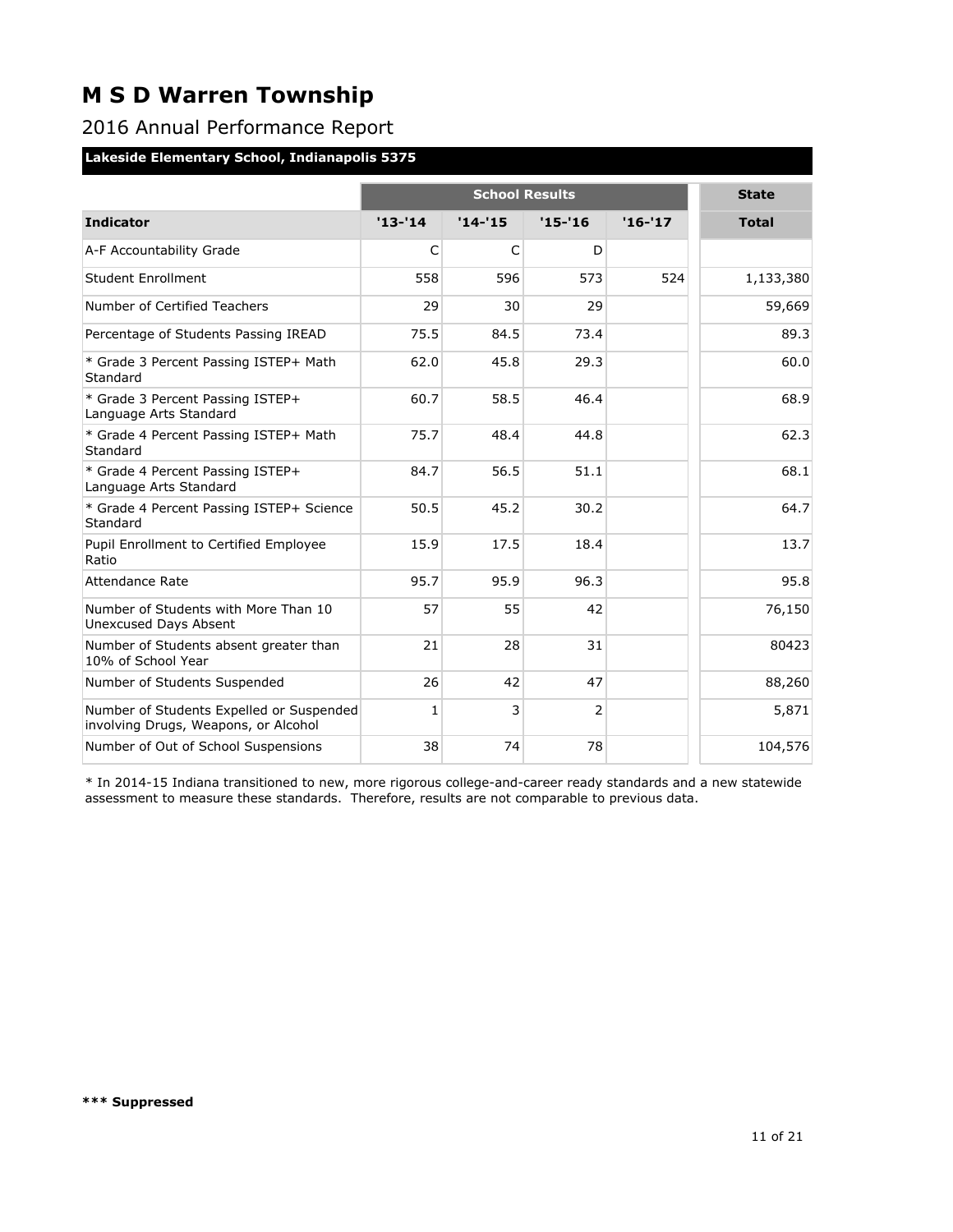### 2016 Annual Performance Report

#### **Lowell Elementary School, Indianapolis 5377**

|                                                                                  |           |           | <b>School Results</b> |          | <b>State</b> |
|----------------------------------------------------------------------------------|-----------|-----------|-----------------------|----------|--------------|
| <b>Indicator</b>                                                                 | $'13-'14$ | $'14-'15$ | $'15 - 16$            | $'16-17$ | <b>Total</b> |
| A-F Accountability Grade                                                         | A         | A         | $\mathsf{C}$          |          |              |
| Student Enrollment                                                               | 549       | 581       | 571                   | 541      | 1,133,380    |
| Number of Certified Teachers                                                     | 27        | 28        | 28                    |          | 59,669       |
| Percentage of Students Passing IREAD                                             | 86.1      | 90.8      | 73.6                  |          | 89.3         |
| * Grade 3 Percent Passing ISTEP+ Math<br>Standard                                | 69.9      | 60.8      | 46.4                  |          | 60.0         |
| * Grade 3 Percent Passing ISTEP+<br>Language Arts Standard                       | 84.1      | 74.4      | 49.6                  |          | 68.9         |
| * Grade 4 Percent Passing ISTEP+ Math<br>Standard                                | 90.2      | 62.5      | 50.7                  |          | 62.3         |
| * Grade 4 Percent Passing ISTEP+<br>Language Arts Standard                       | 90.1      | 73.0      | 60.4                  |          | 68.1         |
| * Grade 4 Percent Passing ISTEP+ Science<br>Standard                             | 79.1      | 72.1      | 55.0                  |          | 64.7         |
| Pupil Enrollment to Certified Employee<br>Ratio                                  | 18.2      | 18.7      | 17.8                  |          | 13.7         |
| Attendance Rate                                                                  | 96.5      | 96.4      | 96.3                  |          | 95.8         |
| Number of Students with More Than 10<br>Unexcused Days Absent                    | 97        | 106       | 110                   |          | 76,150       |
| Number of Students absent greater than<br>10% of School Year                     | 30        | 23        | 31                    |          | 80423        |
| Number of Students Suspended                                                     | 8         | 7         | 16                    |          | 88,260       |
| Number of Students Expelled or Suspended<br>involving Drugs, Weapons, or Alcohol | $\Omega$  | 0         | 1                     |          | 5,871        |
| Number of Out of School Suspensions                                              | 11        | 13        | 29                    |          | 104,576      |
| Number of Bullying Incidents                                                     | 0         | 0         | 1                     |          | 3,645        |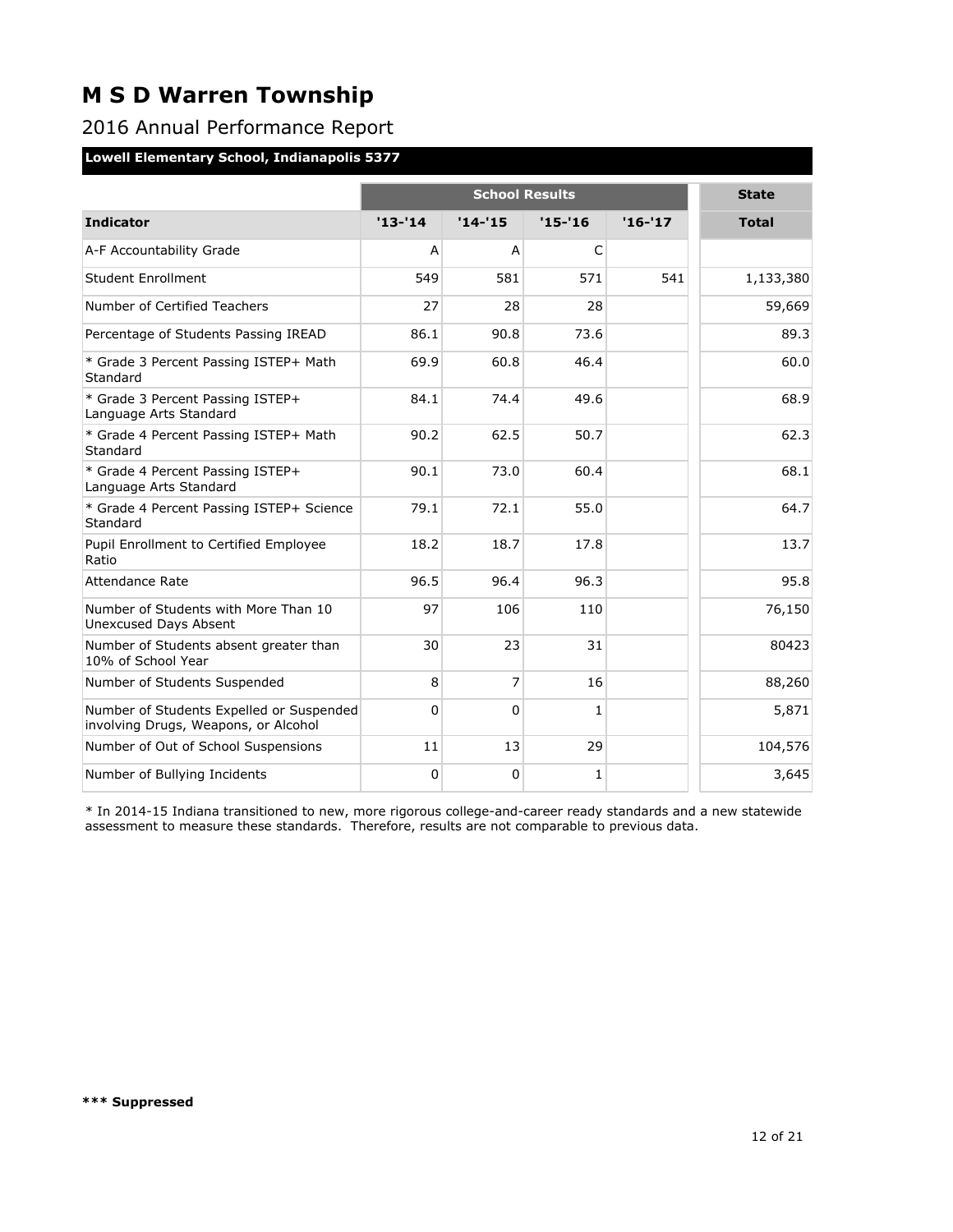### 2016 Annual Performance Report

### **Pleasant Run Elementary Sch, Indianapolis 5386**

|                                                                                  |              | <b>State</b> |            |          |              |
|----------------------------------------------------------------------------------|--------------|--------------|------------|----------|--------------|
| <b>Indicator</b>                                                                 | $'13-'14$    | $'14-'15$    | $'15 - 16$ | $'16-17$ | <b>Total</b> |
| A-F Accountability Grade                                                         | D            | D            | C          |          |              |
| <b>Student Enrollment</b>                                                        | 537          | 535          | 563        | 540      | 1,133,380    |
| Number of Certified Teachers                                                     | 35           | 29           | 30         |          | 59,669       |
| Percentage of Students Passing IREAD                                             | 78.8         | 76.9         | 81.7       |          | 89.3         |
| * Grade 3 Percent Passing ISTEP+ Math<br>Standard                                | 75.3         | 45.8         | 40.9       |          | 60.0         |
| * Grade 3 Percent Passing ISTEP+<br>Language Arts Standard                       | 69.5         | 58.5         | 55.0       |          | 68.9         |
| * Grade 4 Percent Passing ISTEP+ Math<br>Standard                                | 65.8         | 71.4         | 57.4       |          | 62.3         |
| * Grade 4 Percent Passing ISTEP+<br>Language Arts Standard                       | 74.7         | 56.3         | 58.8       |          | 68.1         |
| * Grade 4 Percent Passing ISTEP+ Science<br>Standard                             | 40.5         | 39.6         | 32.4       |          | 64.7         |
| Pupil Enrollment to Certified Employee<br>Ratio                                  | 14.5         | 16.7         | 17         |          | 13.7         |
| Attendance Rate                                                                  | 95.8         | 96.0         | 95.7       |          | 95.8         |
| Number of Students with More Than 10<br>Unexcused Days Absent                    | 52           | 44           | 61         |          | 76,150       |
| Number of Students absent greater than<br>10% of School Year                     | 38           | 23           | 44         |          | 80423        |
| Number of Students Suspended                                                     | 55           | 47           | 46         |          | 88,260       |
| Number of Students Expelled                                                      | $\mathbf{1}$ | $\Omega$     | $\Omega$   |          | 2,797        |
| Number of Students Expelled or Suspended<br>involving Drugs, Weapons, or Alcohol | 6            | $\Omega$     | $\Omega$   |          | 5,871        |
| Number of Out of School Suspensions                                              | 103          | 76           | 93         |          | 104,576      |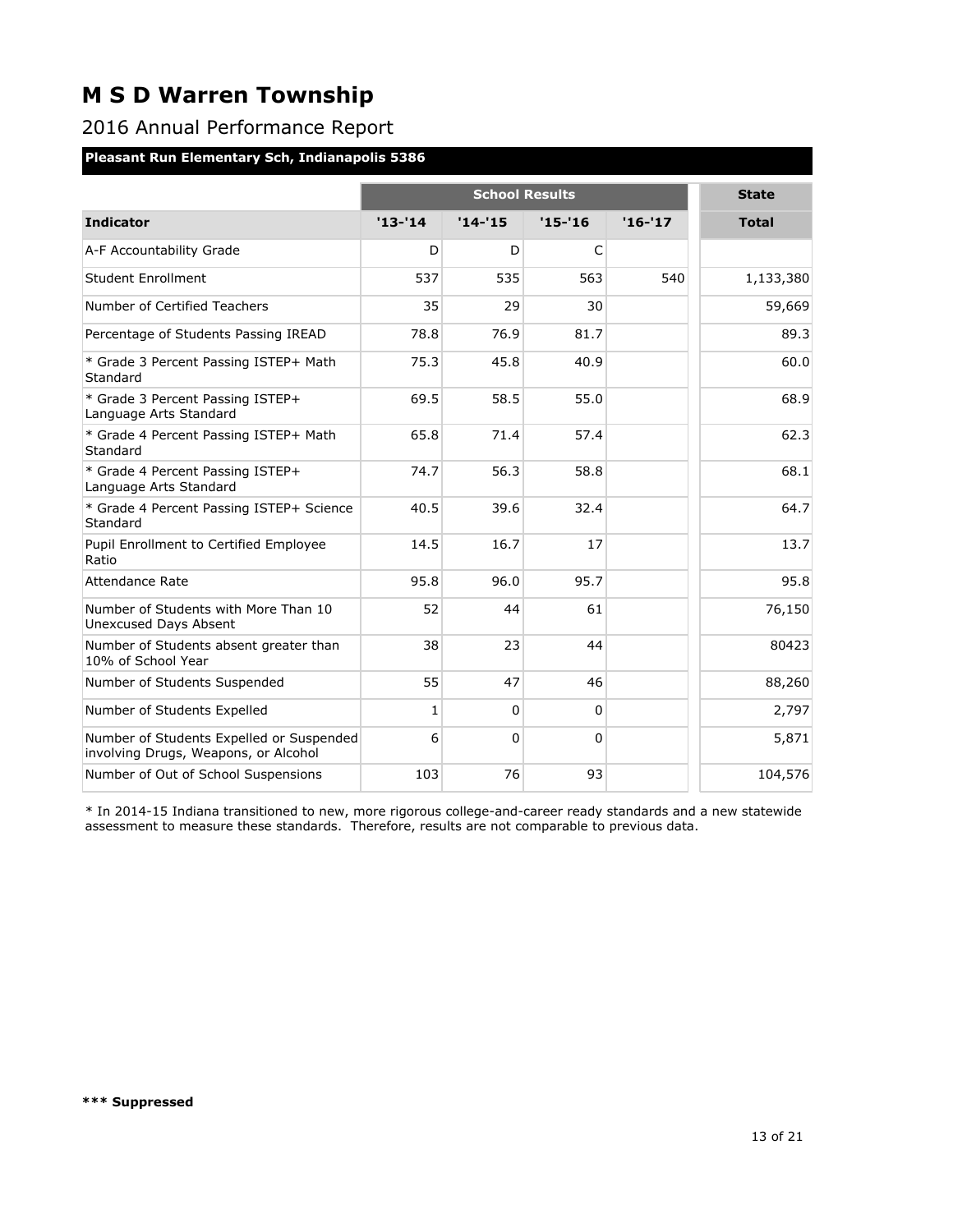### 2016 Annual Performance Report

### **Sunny Heights Elementary Sch, Indianapolis 5389**

|                                                                                  |              | <b>State</b> |            |          |              |
|----------------------------------------------------------------------------------|--------------|--------------|------------|----------|--------------|
| <b>Indicator</b>                                                                 | $'13-'14$    | $'14-'15$    | $'15 - 16$ | $'16-17$ | <b>Total</b> |
| A-F Accountability Grade                                                         | D            | D            | D          |          |              |
| <b>Student Enrollment</b>                                                        | 526          | 475          | 478        | 485      | 1,133,380    |
| Number of Certified Teachers                                                     | 27           | 26           | 26         |          | 59,669       |
| Percentage of Students Passing IREAD                                             | 78.2         | 83.5         | 89.0       |          | 89.3         |
| * Grade 3 Percent Passing ISTEP+ Math<br>Standard                                | 59.4         | 32.3         | 50.5       |          | 60.0         |
| * Grade 3 Percent Passing ISTEP+<br>Language Arts Standard                       | 72.9         | 40.6         | 57.1       |          | 68.9         |
| * Grade 4 Percent Passing ISTEP+ Math<br>Standard                                | 65.3         | 44.3         | 30.6       |          | 62.3         |
| * Grade 4 Percent Passing ISTEP+<br>Language Arts Standard                       | 77.2         | 43.2         | 42.2       |          | 68.1         |
| * Grade 4 Percent Passing ISTEP+ Science<br>Standard                             | 45.5         | 37.5         | 22.4       |          | 64.7         |
| Pupil Enrollment to Certified Employee<br>Ratio                                  | 18.1         | 17.5         | 15.9       |          | 13.7         |
| Attendance Rate                                                                  | 96.5         | 96.2         | 95.6       |          | 95.8         |
| Number of Students with More Than 10<br><b>Unexcused Days Absent</b>             | 46           | 39           | 75         |          | 76,150       |
| Number of Students absent greater than<br>10% of School Year                     | 25           | 20           | 41         |          | 80423        |
| Number of Students Suspended                                                     | 45           | 55           | 64         |          | 88,260       |
| Number of Students Expelled                                                      | $\mathbf{1}$ | $\Omega$     | $\Omega$   |          | 2,797        |
| Number of Students Expelled or Suspended<br>involving Drugs, Weapons, or Alcohol | 1            | $\mathbf{1}$ | $\Omega$   |          | 5,871        |
| Number of Out of School Suspensions                                              | 100          | 116          | 129        |          | 104,576      |
| Number of Bullying Incidents                                                     | $\Omega$     | 0            | 2          |          | 3,645        |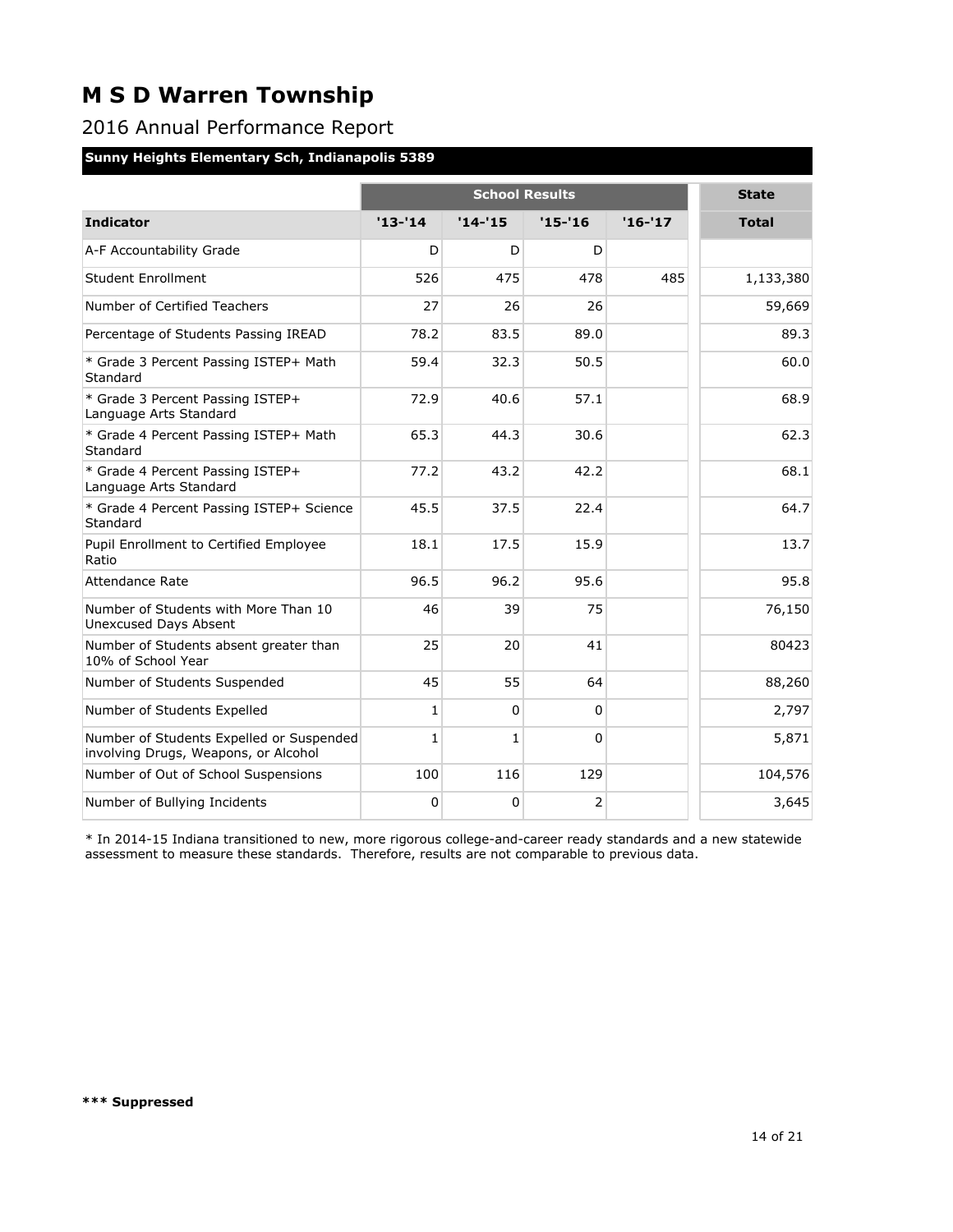### 2016 Annual Performance Report

### **Brookview Elementary School, Indianapolis 5391**

|                                                                                  |            | <b>State</b> |                                      |          |              |
|----------------------------------------------------------------------------------|------------|--------------|--------------------------------------|----------|--------------|
| <b>Indicator</b>                                                                 | $'13 - 14$ | $'14 - 15$   | <b>School Results</b><br>$'15 - '16$ | $'16-17$ |              |
|                                                                                  |            |              |                                      |          | <b>Total</b> |
| A-F Accountability Grade                                                         | D          | D            | C                                    |          |              |
| <b>Student Enrollment</b>                                                        | 568        | 578          | 567                                  | 592      | 1,133,380    |
| Number of Certified Teachers                                                     | 32         | 33           | 32                                   |          | 59,669       |
| Percentage of Students Passing IREAD                                             | 83.5       | 87.8         | 87.7                                 |          | 89.3         |
| * Grade 3 Percent Passing ISTEP+ Math<br>Standard                                | 70.7       | 63.1         | 55.8                                 |          | 60.0         |
| * Grade 3 Percent Passing ISTEP+<br>Language Arts Standard                       | 68.6       | 63.1         | 57.8                                 |          | 68.9         |
| * Grade 4 Percent Passing ISTEP+ Math<br>Standard                                | 74.3       | 60.9         | 55.3                                 |          | 62.3         |
| * Grade 4 Percent Passing ISTEP+<br>Language Arts Standard                       | 75.2       | 55.3         | 61.2                                 |          | 68.1         |
| * Grade 4 Percent Passing ISTEP+ Science<br>Standard                             | 50.5       | 57.9         | 47.7                                 |          | 64.7         |
| Pupil Enrollment to Certified Employee<br>Ratio                                  | 15.3       | 15.1         | 16.6                                 |          | 13.7         |
| Attendance Rate                                                                  | 97.0       | 96.5         | 96.7                                 |          | 95.8         |
| Number of Students with More Than 10<br><b>Unexcused Days Absent</b>             | 24         | 26           | 24                                   |          | 76,150       |
| Number of Students absent greater than<br>10% of School Year                     | 8          | 21           | 22                                   |          | 80423        |
| Number of Students Suspended                                                     | 55         | 15           | 22                                   |          | 88,260       |
| Number of Students Expelled or Suspended<br>involving Drugs, Weapons, or Alcohol | 1          | $\Omega$     | $\Omega$                             |          | 5,871        |
| Number of Out of School Suspensions                                              | 124        | 19           | 26                                   |          | 104,576      |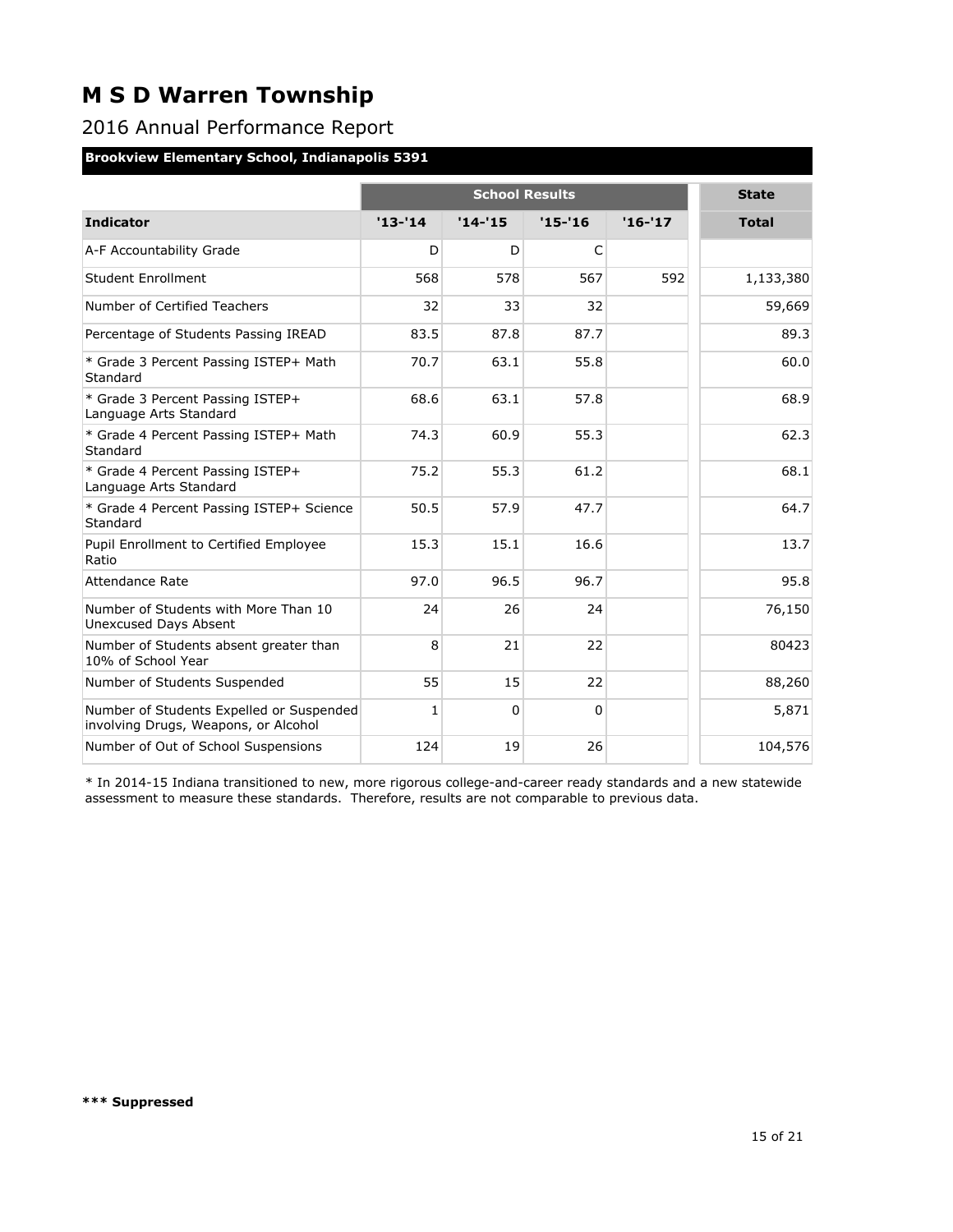### 2016 Annual Performance Report

#### **Warren Early Childhood Ctr, Indianapolis 5395**

|                                                                                  |            | <b>School Results</b> |            |          |              |  |  |
|----------------------------------------------------------------------------------|------------|-----------------------|------------|----------|--------------|--|--|
| <b>Indicator</b>                                                                 | $'13 - 14$ | $'14 - 15$            | $'15 - 16$ | $'16-17$ | <b>Total</b> |  |  |
| A-F Accountability Grade                                                         | B          | 0                     | 0          |          |              |  |  |
| Student Enrollment                                                               | 282        | 261                   | 285        | 327      | 1,133,380    |  |  |
| Number of Certified Teachers                                                     | 4          | 4                     | 3          |          | 59,669       |  |  |
| Attendance Rate                                                                  | 90.2       | 98.6                  | 92.0       |          | 95.8         |  |  |
| Number of Students with More Than 10<br>Unexcused Days Absent                    | 42         | 2                     | 79         |          | 76,150       |  |  |
| Number of Students absent greater than<br>10% of School Year                     | 16         | $\Omega$              | 57         |          | 80423        |  |  |
| Number of Students Expelled or Suspended<br>involving Drugs, Weapons, or Alcohol | $\Omega$   | 0                     | 0          |          | 5,871        |  |  |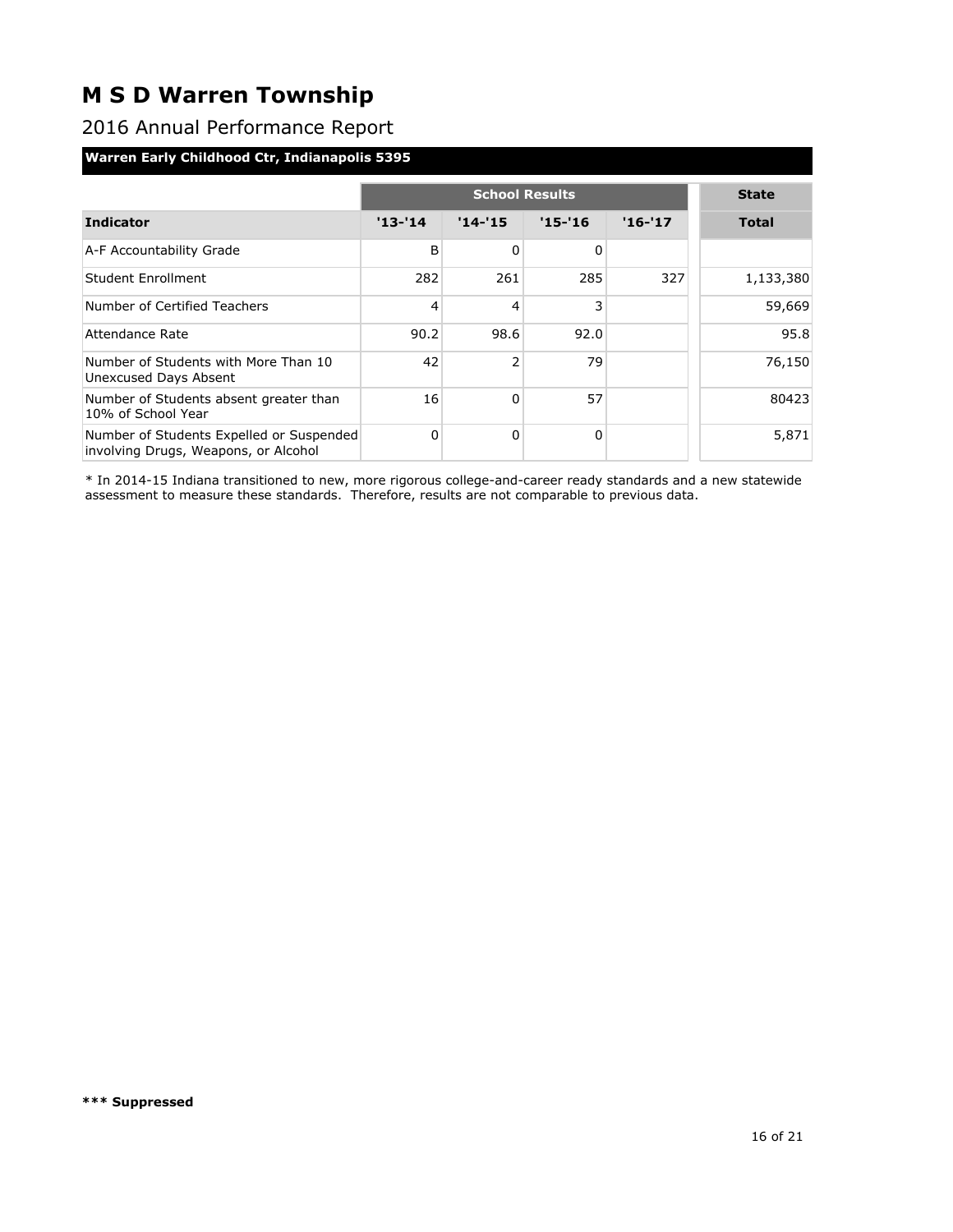### 2016 Annual Performance Report

### **Liberty Park Elementary Sch, Indianapolis 5397**

|                                                                                  |            | <b>State</b> |                                     |          |              |
|----------------------------------------------------------------------------------|------------|--------------|-------------------------------------|----------|--------------|
| <b>Indicator</b>                                                                 | $'13 - 14$ | $'14 - 15$   | <b>School Results</b><br>$'15 - 16$ | $'16-17$ | <b>Total</b> |
|                                                                                  |            |              |                                     |          |              |
| A-F Accountability Grade                                                         | A          | A            | B                                   |          |              |
| <b>Student Enrollment</b>                                                        | 460        | 495          | 502                                 | 524      | 1,133,380    |
| Number of Certified Teachers                                                     | 27         | 27           | 27                                  |          | 59,669       |
| Percentage of Students Passing IREAD                                             | 84.3       | 89.0         | 77.2                                |          | 89.3         |
| * Grade 3 Percent Passing ISTEP+ Math<br>Standard                                | 79.6       | 59.6         | 55.9                                |          | 60.0         |
| * Grade 3 Percent Passing ISTEP+<br>Language Arts Standard                       | 82.7       | 68.5         | 56.3                                |          | 68.9         |
| * Grade 4 Percent Passing ISTEP+ Math<br>Standard                                | 84.4       | 76.4         | 57.1                                |          | 62.3         |
| * Grade 4 Percent Passing ISTEP+<br>Language Arts Standard                       | 85.6       | 76.2         | 56.1                                |          | 68.1         |
| * Grade 4 Percent Passing ISTEP+ Science<br>Standard                             | 73.3       | 69.8         | 45.7                                |          | 64.7         |
| Pupil Enrollment to Certified Employee<br>Ratio                                  | 13.1       | 14.1         | 15.2                                |          | 13.7         |
| Attendance Rate                                                                  | 96.9       | 96.0         | 96.3                                |          | 95.8         |
| Number of Students with More Than 10<br><b>Unexcused Days Absent</b>             | 9          | 24           | 24                                  |          | 76,150       |
| Number of Students absent greater than<br>10% of School Year                     | 11         | 19           | 22                                  |          | 80423        |
| Number of Students Suspended                                                     | 20         | 26           | 18                                  |          | 88,260       |
| Number of Students Expelled or Suspended<br>involving Drugs, Weapons, or Alcohol | 0          | $\mathbf{1}$ | $\mathbf{1}$                        |          | 5,871        |
| Number of Out of School Suspensions                                              | 22         | 45           | 43                                  |          | 104,576      |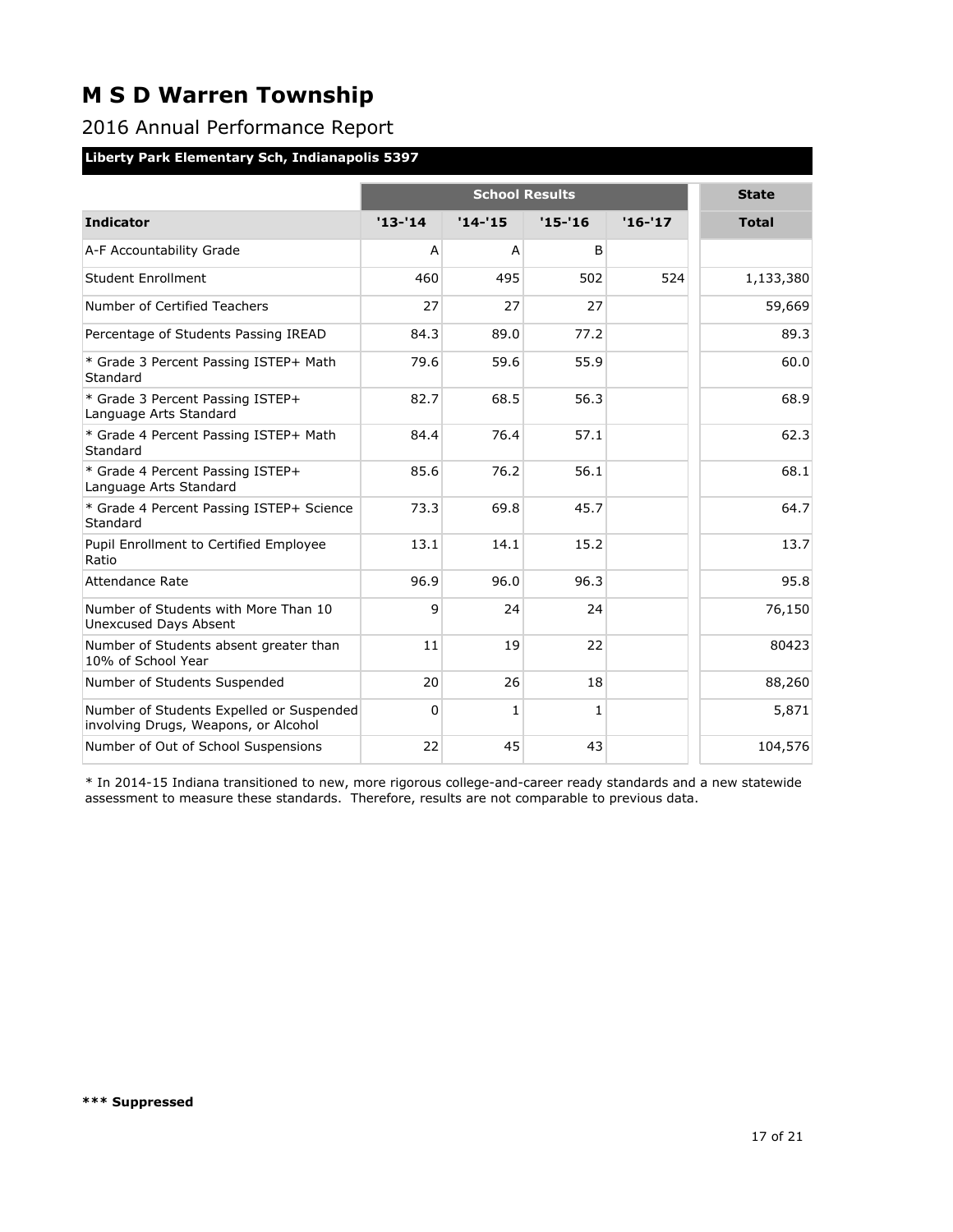### 2016 Annual Performance Report

### **Creston Intermediate Academy, Indianapolis 5399**

|                                                                                  |            | <b>State</b>   |            |          |              |
|----------------------------------------------------------------------------------|------------|----------------|------------|----------|--------------|
| <b>Indicator</b>                                                                 | $'13 - 14$ | $'14 - 15$     | $'15 - 16$ | $'16-17$ | <b>Total</b> |
| A-F Accountability Grade                                                         | A          | $\overline{A}$ | C          |          |              |
| <b>Student Enrollment</b>                                                        | 604        | 593            | 589        | 568      | 1,133,380    |
| Number of Certified Teachers                                                     | 31         | 31             | 31         |          | 59,669       |
| * Grade 5 Percent Passing ISTEP+ Math<br>Standard                                | 91.4       | 54.2           | 56.7       |          | 65.5         |
| * Grade 5 Percent Passing ISTEP+<br>Language Arts Standard                       | 84.9       | 57.5           | 52.2       |          | 63.3         |
| * Grade 5 Percent Passing ISTEP+ Social<br>Science Standard                      | 58.1       | 41.0           | 44.1       |          | 63.7         |
| * Grade 6 Percent Passing ISTEP+ Math<br>Standard                                | 81.5       | 58.5           | 45.0       |          | 59.7         |
| * Grade 6 Percent Passing ISTEP+<br>Language Arts Standard                       | 75.9       | 59.3           | 49.1       |          | 66.3         |
| * Grade 6 Percent Passing ISTEP+ Science<br>Standard                             | 49.8       | 46.4           | 39.3       |          | 65.0         |
| Pupil Enrollment to Certified Employee<br>Ratio                                  | 16.3       | 16.4           | 16.3       |          | 13.7         |
| <b>Attendance Rate</b>                                                           | 95.8       | 95.2           | 95.8       |          | 95.8         |
| Number of Students with More Than 10<br>Unexcused Days Absent                    | 59         | 79             | 77         |          | 76,150       |
| Number of Students absent greater than<br>10% of School Year                     | 31         | 45             | 43         |          | 80423        |
| Number of Students Suspended                                                     | 86         | 64             | 64         |          | 88,260       |
| Number of Students Expelled                                                      | 0          | $\mathbf{1}$   | $\Omega$   |          | 2,797        |
| Number of Students Expelled or Suspended<br>involving Drugs, Weapons, or Alcohol | 4          | 3              | 4          |          | 5,871        |
| Number of Out of School Suspensions                                              | 125        | 87             | 108        |          | 104,576      |
| Number of Bullying Incidents                                                     | 0          | 0              | 1          |          | 3,645        |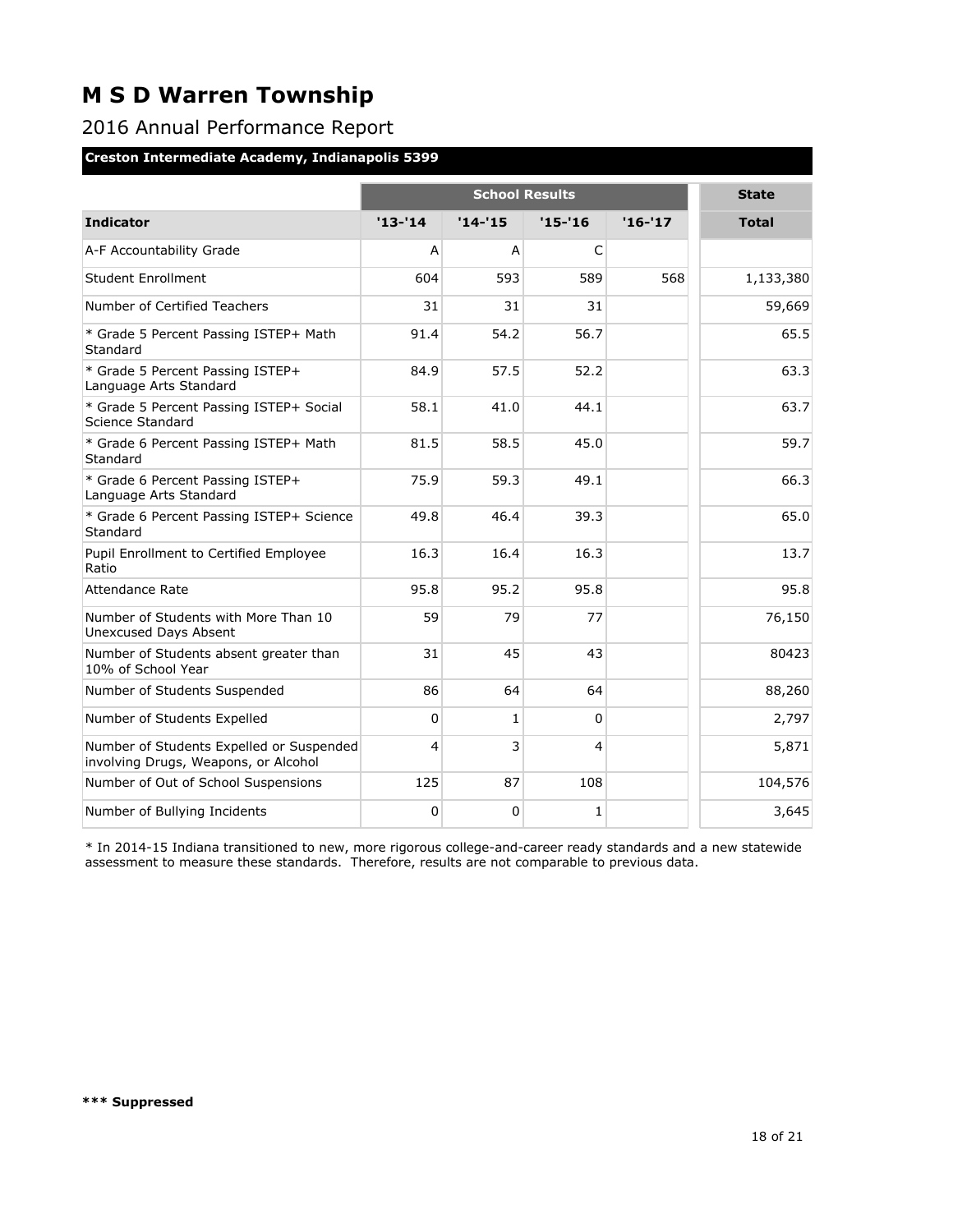### 2016 Annual Performance Report

#### **Stonybrook Intermediate Academy, Indianapolis 5401**

|                                                                                  |           | <b>State</b> |            |          |              |
|----------------------------------------------------------------------------------|-----------|--------------|------------|----------|--------------|
| <b>Indicator</b>                                                                 | $'13-'14$ | $'14 - 15$   | $'15 - 16$ | $'16-17$ | <b>Total</b> |
| A-F Accountability Grade                                                         | D         | D            | D          |          |              |
| <b>Student Enrollment</b>                                                        | 607       | 561          | 576        | 593      | 1,133,380    |
| Number of Certified Teachers                                                     | 33        | 37           | 32         |          | 59,669       |
| * Grade 5 Percent Passing ISTEP+ Math<br>Standard                                | 82.1      | 50.9         | 58.8       |          | 65.5         |
| * Grade 5 Percent Passing ISTEP+<br>Language Arts Standard                       | 68.5      | 33.5         | 44.4       |          | 63.3         |
| * Grade 5 Percent Passing ISTEP+ Social<br>Science Standard                      | 39.0      | $\Omega$     | 24.8       |          | 63.7         |
| * Grade 6 Percent Passing ISTEP+ Math<br>Standard                                | 75.1      | 42.3         | 27.5       |          | 59.7         |
| * Grade 6 Percent Passing ISTEP+<br>Language Arts Standard                       | 58.3      | 51.7         | 42.4       |          | 66.3         |
| * Grade 6 Percent Passing ISTEP+ Science<br>Standard                             | 27.8      | 26.6         | 16.6       |          | 65.0         |
| Pupil Enrollment to Certified Employee<br>Ratio                                  | 14.4      | 12.7         | 15.5       |          | 13.7         |
| <b>Attendance Rate</b>                                                           | 95.8      | 96.0         | 95.8       |          | 95.8         |
| Number of Students with More Than 10<br>Unexcused Days Absent                    | 58        | 40           | 58         |          | 76,150       |
| Number of Students absent greater than<br>10% of School Year                     | 39        | 30           | 39         |          | 80423        |
| Number of Students Suspended                                                     | 72        | 71           | 59         |          | 88,260       |
| Number of Students Expelled                                                      | 0         | $\Omega$     | 1          |          | 2,797        |
| Number of Students Expelled or Suspended<br>involving Drugs, Weapons, or Alcohol | 6         | 4            | 3          |          | 5,871        |
| Number of Out of School Suspensions                                              | 119       | 122          | 94         |          | 104,576      |
| Number of Bullying Incidents                                                     | 0         | 0            | 1          |          | 3,645        |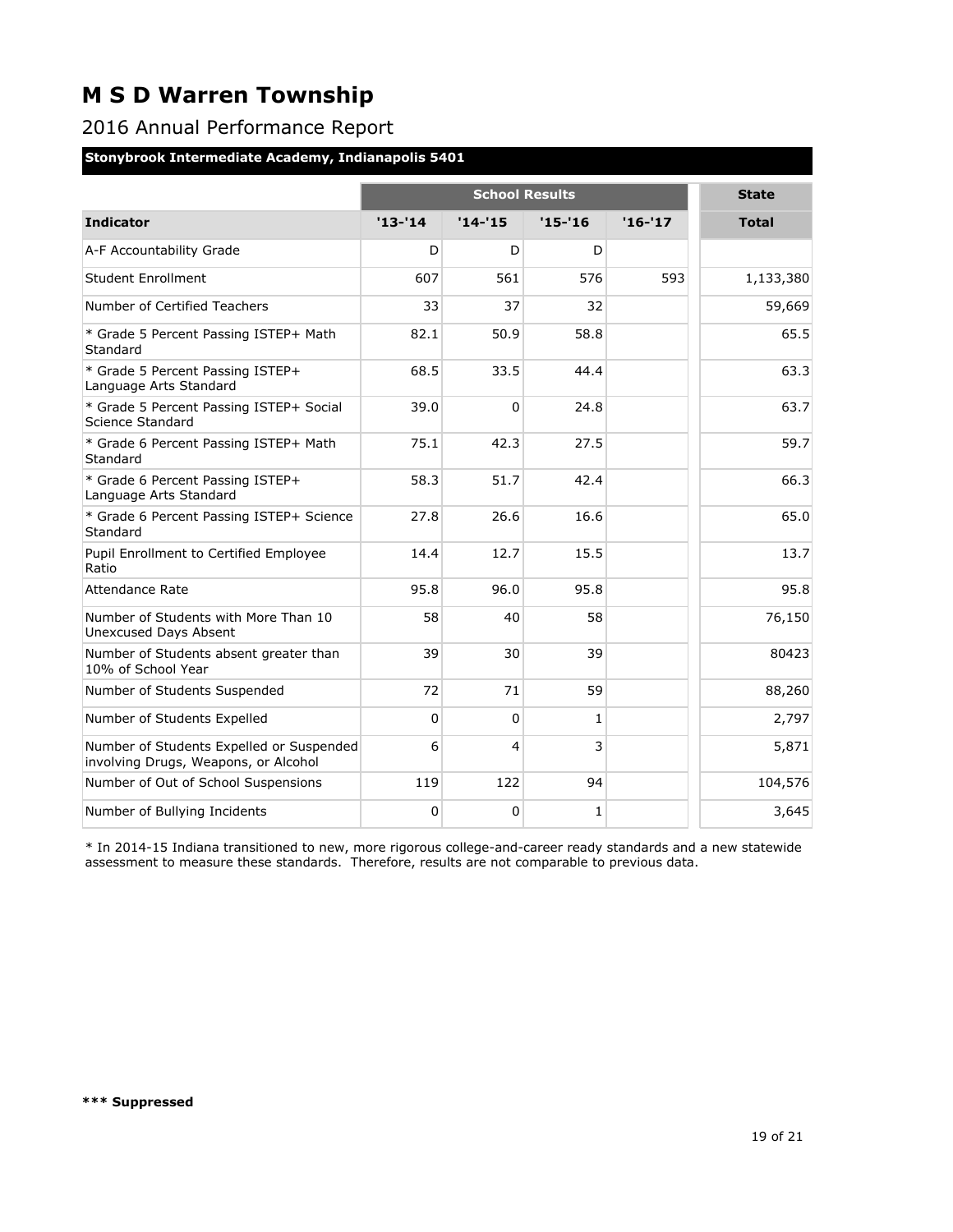### 2016 Annual Performance Report

#### **Raymond Park Intermediate, Indianapolis 5402**

|                                                                                  |           | <b>School Results</b> |                |          |              |  |  |
|----------------------------------------------------------------------------------|-----------|-----------------------|----------------|----------|--------------|--|--|
| <b>Indicator</b>                                                                 | $'13-'14$ | $'14-'15$             | $'15 - 16$     | $'16-17$ | <b>Total</b> |  |  |
| A-F Accountability Grade                                                         | B         | A                     | C              |          |              |  |  |
| Student Enrollment                                                               | 618       | 604                   | 616            | 649      | 1,133,380    |  |  |
| Number of Certified Teachers                                                     | 31        | 30                    | 32             |          | 59,669       |  |  |
| * Grade 5 Percent Passing ISTEP+ Math<br>Standard                                | 92.6      | 75.6                  | 64.7           |          | 65.5         |  |  |
| * Grade 5 Percent Passing ISTEP+<br>Language Arts Standard                       | 78.1      | 62.1                  | 63.1           |          | 63.3         |  |  |
| * Grade 5 Percent Passing ISTEP+ Social<br>Science Standard                      | 57.6      | $\Omega$              | 49.6           |          | 63.7         |  |  |
| * Grade 6 Percent Passing ISTEP+ Math<br>Standard                                | 85.6      | 71.7                  | 58.6           |          | 59.7         |  |  |
| * Grade 6 Percent Passing ISTEP+<br>Language Arts Standard                       | 75.7      | 71.2                  | 61.2           |          | 66.3         |  |  |
| * Grade 6 Percent Passing ISTEP+ Science<br>Standard                             | 47.4      | 54.6                  | 53.1           |          | 65.0         |  |  |
| Pupil Enrollment to Certified Employee<br>Ratio                                  | 17.1      | 17.2                  | 17.1           |          | 13.7         |  |  |
| <b>Attendance Rate</b>                                                           | 96.2      | 95.5                  | 95.4           |          | 95.8         |  |  |
| Number of Students with More Than 10<br>Unexcused Days Absent                    | 35        | 60                    | 62             |          | 76,150       |  |  |
| Number of Students absent greater than<br>10% of School Year                     | 30        | 52                    | 50             |          | 80423        |  |  |
| Number of Students Suspended                                                     | 70        | 28                    | 23             |          | 88,260       |  |  |
| Number of Students Expelled                                                      | 5         | $\Omega$              | $\Omega$       |          | 2,797        |  |  |
| Number of Students Expelled or Suspended<br>involving Drugs, Weapons, or Alcohol | 5         | $\mathbf{1}$          | $\overline{2}$ |          | 5,871        |  |  |
| Number of Out of School Suspensions                                              | 137       | 39                    | 28             |          | 104,576      |  |  |